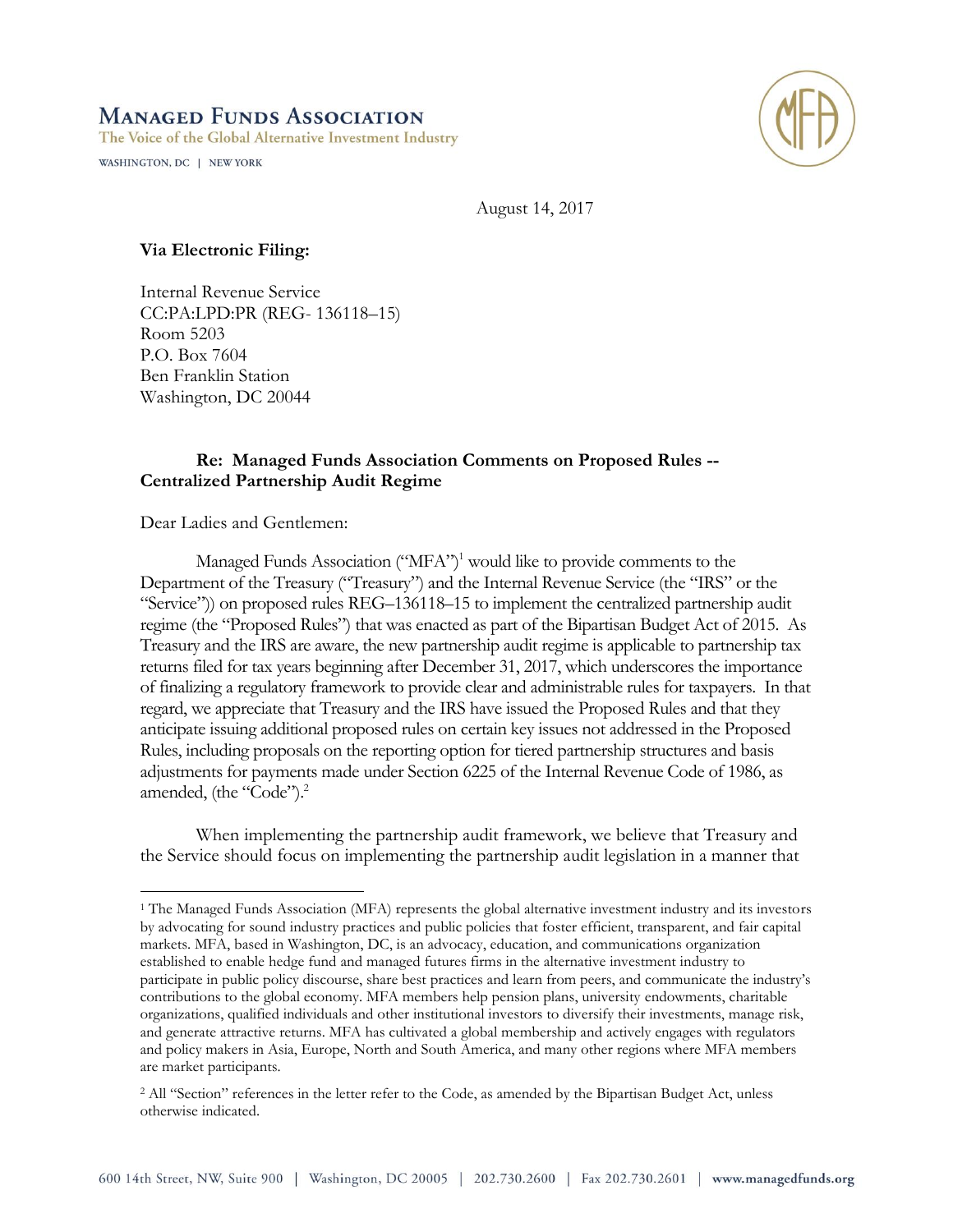Internal Revenue Service August 14, 2017 Page 2 of 20

establishes an efficient, administrable regime that best ensures that the government collects the correct amount of tax from the correct taxpayers. This approach is consistent with the statutory intent and the policy goal set out in President Trump's Executive Order 13789, Identifying and Reducing Tax Regulatory Burdens (the "Tax Executive Order"). <sup>3</sup> As a matter of fundamental tax policy and basic tax fairness, the partnership audit rules should not force taxpayers to bear liability for other taxpayers' obligations, to pay taxes that they do not rightfully owe to the government, or to pay taxes twice on the same income. While we support several aspects of the Proposed Rules, we are concerned that the Proposed Rules fail to accomplish this goal fully, as they do not address a number of the issues raised by MFA and other industry participants in response to Treasury and the IRS' 2016 request for comments.<sup>4</sup>

MFA supports the goal underlying the changes to partnership audit rules in Subchapter C of Chapter 63 of the Code that Congress enacted as part of the Bipartisan Budget Act of 2015. Congress intended these changes to ensure that the Service would be able to effectively audit and assess partners in partnerships. Ensuring that all aspects of the new partnership audit legislation are workable in practice is critical to achieve the intended objectives of the legislation, as noted in the report, *General Explanation of Tax Legislation Enacted in 2015*, by the staff of Joint Committee on Tax (the "Bluebook"). As the Bluebook notes<sup>5</sup> the statute provides the Secretary with authority to issue rules or guidance that are designed to:

determine the amount of tax due as closely as possible to the tax due if the partnership and partners had correctly reported and paid while at the same time to implement the most efficient and prompt assessment and collection of tax attributable to the income of the partnership and partners.

To best achieve this outcome, we believe it is critical for Treasury and the Service to implement Sections 6225 and 6226 in a way that imposes post-audit tax liabilities as closely as possible to partners' tax liabilities outside of the audit context. In that regard, Treasury and the IRS should provide additional clarification regarding how the modification rules

 $\overline{a}$ 

<sup>3</sup> Section 1 of the Tax Executive Order provides –

The Federal tax system should be simple, fair, efficient, and pro-growth. The purposes of tax regulations should be to bring clarity to the already complex Internal Revenue Code (title 26, United States Code) and to provide useful guidance to taxpayers. Contrary to these purposes, numerous tax regulations issued over the last several years have effectively increased tax burdens, impeded economic growth, and saddled American businesses with onerous fines, complicated forms, and frustration. Immediate action is necessary to reduce the burden existing tax regulations impose on American taxpayers and thereby to provide tax relief and useful, simplified tax guidance.

Available at: [https://www.whitehouse.gov/the-press-office/2017/04/21/presidential-executive-order](https://www.whitehouse.gov/the-press-office/2017/04/21/presidential-executive-order-identifying-and-reducing-tax-regulatory)[identifying-and-reducing-tax-regulatory.](https://www.whitehouse.gov/the-press-office/2017/04/21/presidential-executive-order-identifying-and-reducing-tax-regulatory)

<sup>4</sup> *See,* MFA's April 15, 2016 comment letter, available at[: https://www.managedfunds.org/wp](https://www.managedfunds.org/wp-content/uploads/2016/04/MFA-Comment-Letter-on-Partnership-Audit-Release.pdf)[content/uploads/2016/04/MFA-Comment-Letter-on-Partnership-Audit-Release.pdf.](https://www.managedfunds.org/wp-content/uploads/2016/04/MFA-Comment-Letter-on-Partnership-Audit-Release.pdf)

<sup>5</sup> *See,* pages 65 and 66 of the Bluebook.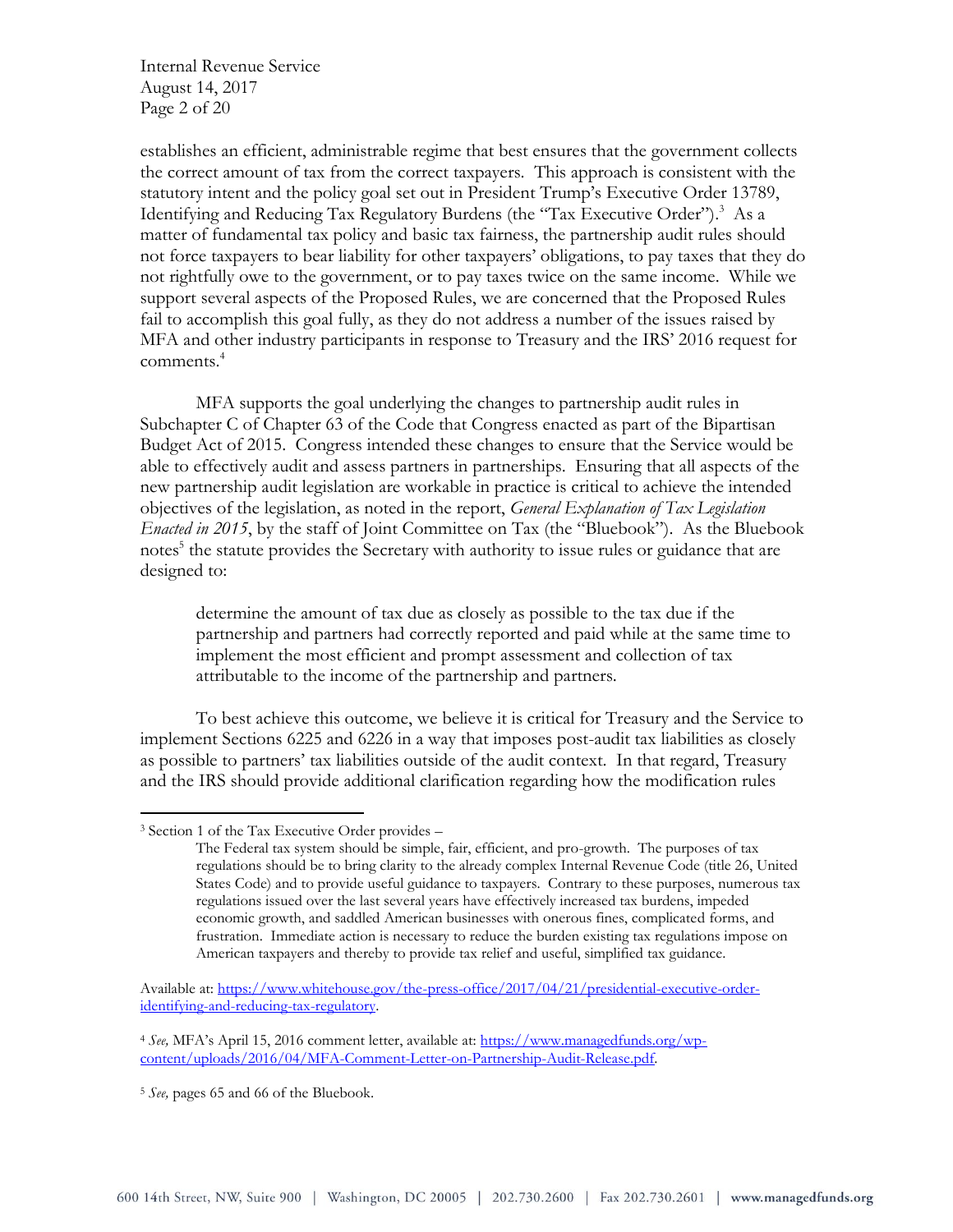Internal Revenue Service August 14, 2017 Page 3 of 20

under Section 6225 apply in respect of upper-tier partnerships (or other passthrough entities). Moreover, the Section 6226 reporting alternative to the default rules is a critical mechanism to help ensure that partners can correctly calculate their taxes, and partnerships can equitably allocate taxes to upper-tier partners that are themselves partnerships. For the new partnership audit framework to achieve the objectives Congress intended, in particular with respect to the investment fund industry, we believe that rules need to be adopted that make the reporting option of Section 6226 a feasible and realistic alternative to the default rules under Section 6225.

To the extent Sections 6225 and 6226 impose additional tax liabilities on investors that they do not rightfully owe to the government, impose double taxation, or shift tax liabilities from investors to other investors, we believe that the new partnership audit regime will distort investment activity among different types of asset management structures. Some investors, for example, may expect managers to provide separate account structures, rather than pooled funds, which eliminates many of the efficiencies that pooled vehicles provide investors. Moreover, some managers may not have sufficient resources to effectively provide separate accounts, which may preclude those managers from providing their investment services to investors who request separate accounts. Some investors may choose to invest through passive foreign investment company structures to avoid domestic investment funds structured as entities treated as partnerships.

To help accomplish the goal of having the regulatory framework reflect the congressional intent underlying the partnership audit legislation, we believe that Treasury and the IRS should propose rules that take into account the relevant provisions of the Tax Technical Corrections Act of 2016 (the "Technical Corrections Bill"). 6 While Congress did not enact the Technical Corrections Bill into law last year, we believe the bill provides relevant guidance as to Congress's intent in enacting the partnership audit framework established in the Bipartisan Budget Act of 2015, particularly in light of the fact that the proposed statutory changes in the Technical Corrections Bill were determined to be technical, rather than substantive in nature. Accordingly, we encourage Treasury and the IRS to consider the Technical Corrections Bill as relevant guidance in drafting regulations to enact the statutory partnership audit framework. We also encourage Treasury and the IRS to continue working to help Congress enact technical corrections to the partnership audit provisions in the Bipartisan Budget Act of 2015.

It is also important for Treasury and the IRS to prioritize issuing the proposal and ultimate implementation of the regulatory framework as soon as reasonably practicable. As Treasury and the IRS are aware, the new partnership audit rules will be applicable to tax years beginning in 2018. Further, investors facing the potential tax risks associated with the new framework already have begun seeking assurances from private fund managers that the investors will not bear tax liabilities of other investors in the fund or otherwise pay tax liabilities that those investors would not have owed outside the context of an audit adjustment. The lack of rulemaking and guidance to date creates significant uncertainty for investors making investment decisions and for managers, who are being asked to make contractual representations about how they will implement the yet to be determined rules. Given these concerns and the current status of rulemaking to implement the partnership audit framework, we encourage Treasury and the IRS

 $\overline{a}$ 

<sup>&</sup>lt;sup>6</sup> H.R. 6439, 114<sup>th</sup> Cong. (2016).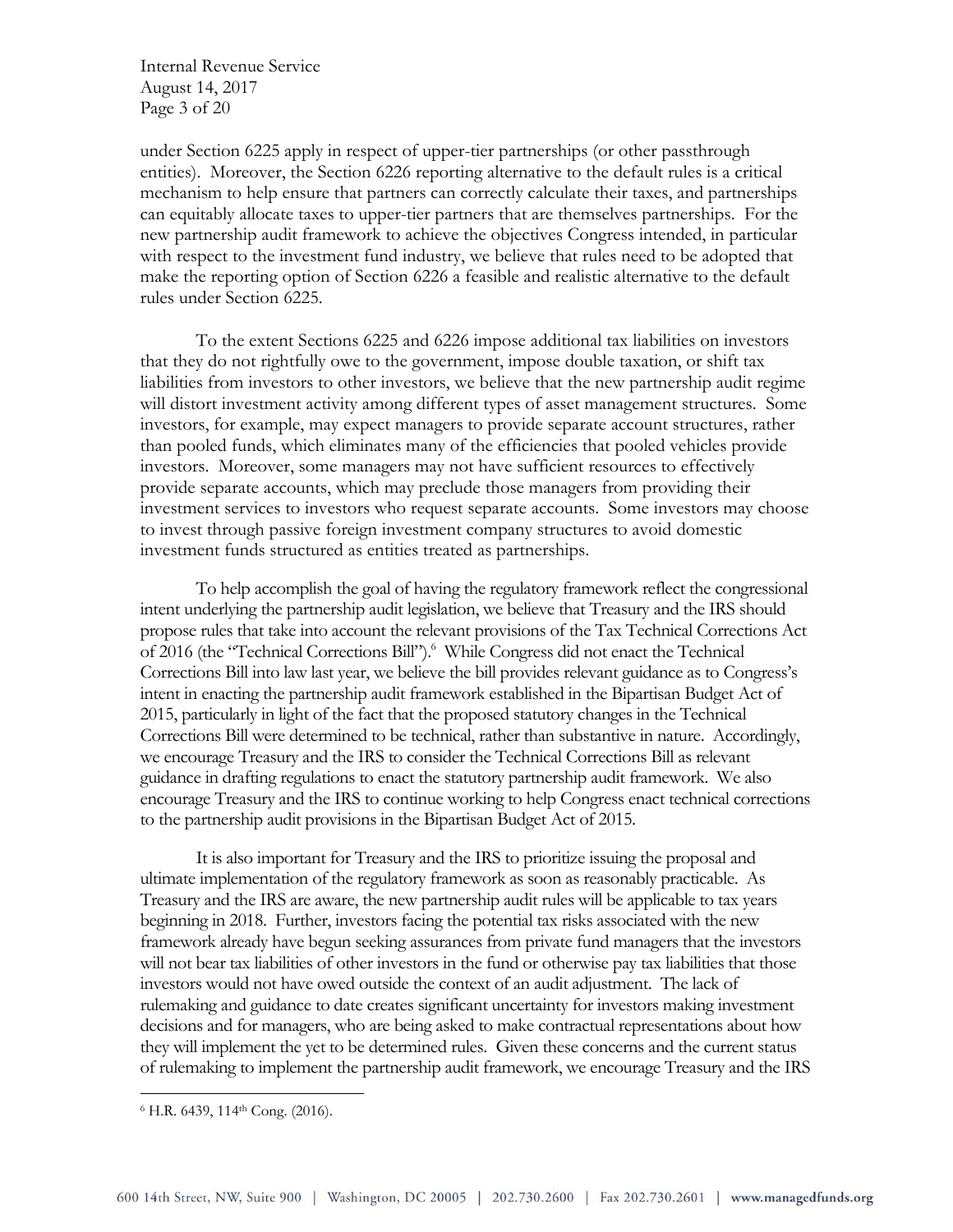Internal Revenue Service August 14, 2017 Page 4 of 20

to work with Congress on including a delay in the effective date of the partnership audit framework as part of any technical corrections legislation.

#### **Executive Summary**

To accomplish the intended goals of the legislation, and avoid adverse consequences that may deter investment in private investment funds, we believe that the following issues need to be addressed:

**Application of Reporting Option Available to Upper-Tier Partnerships** – It is critical that the mechanism implementing the Section 6226 reporting option provides a feasible and realistic alternative to the default rules under Section 6225 for all partnerships, including tiered partnerships, as intended by Congress. For the reporting option in Section 6226 to work in practice, it is important to provide a mechanism for upper-tier partnerships (or other passthrough entities) to make a reporting election similar to the partnership under audit, consistent with the approach taken in Section 204 of the Technical Corrections Bill.

**Modifications Under Section 6225 for Upper-Tier Partnerships** – Partnerships that choose to pay any underpayment under Section 6225 are permitted to make certain modifications in determining the amount of any underpayment. However, Treasury and the Service should provide guidance clarifying how a partnership can make modifications when it has upper-tier partnerships (or other passthrough entities) as partners. Such guidance should develop a framework that enables lowertier partnerships to make modifications to imputed underpayments in light of the tax characteristics of the ultimate partners of those upper-tier partnerships. In that regard, we appreciate and support the language in the Proposed Rules that provides the ability of a partnership to make permitted modifications for indirect partners as well as direct partners.

**Basis Adjustments Under Section 6225** – When a partnership decides to pay an imputed underpayment under Section 6225, partners should receive a basis adjustment that reflects the adjustment to income that gave rise to the tax payment as well as an adjustment to reflect the non-deductible payment made by the partnership. Absent such basis adjustments, partners would be subject to double tax on the same income, once when the partnership pays the tax and again when the partner receives a distribution reflecting the income that gave rise to the tax payment by the partnership. In that regard, we appreciate the statement in the preamble to the Proposed Rules that Treasury and the IRS intend to issue additional rules regarding basis adjustments when a partnership makes an imputed underpayment under Section 6225.

**Symmetrical Adjustments for Overpayments and Underpayments** – Sections 6225 and 6226 have specific provisions that provide for adjustments to be made for underpayments, but do not clearly provide that similar adjustments should be made for overpayments. Taxpayers should receive symmetrical treatment with respect to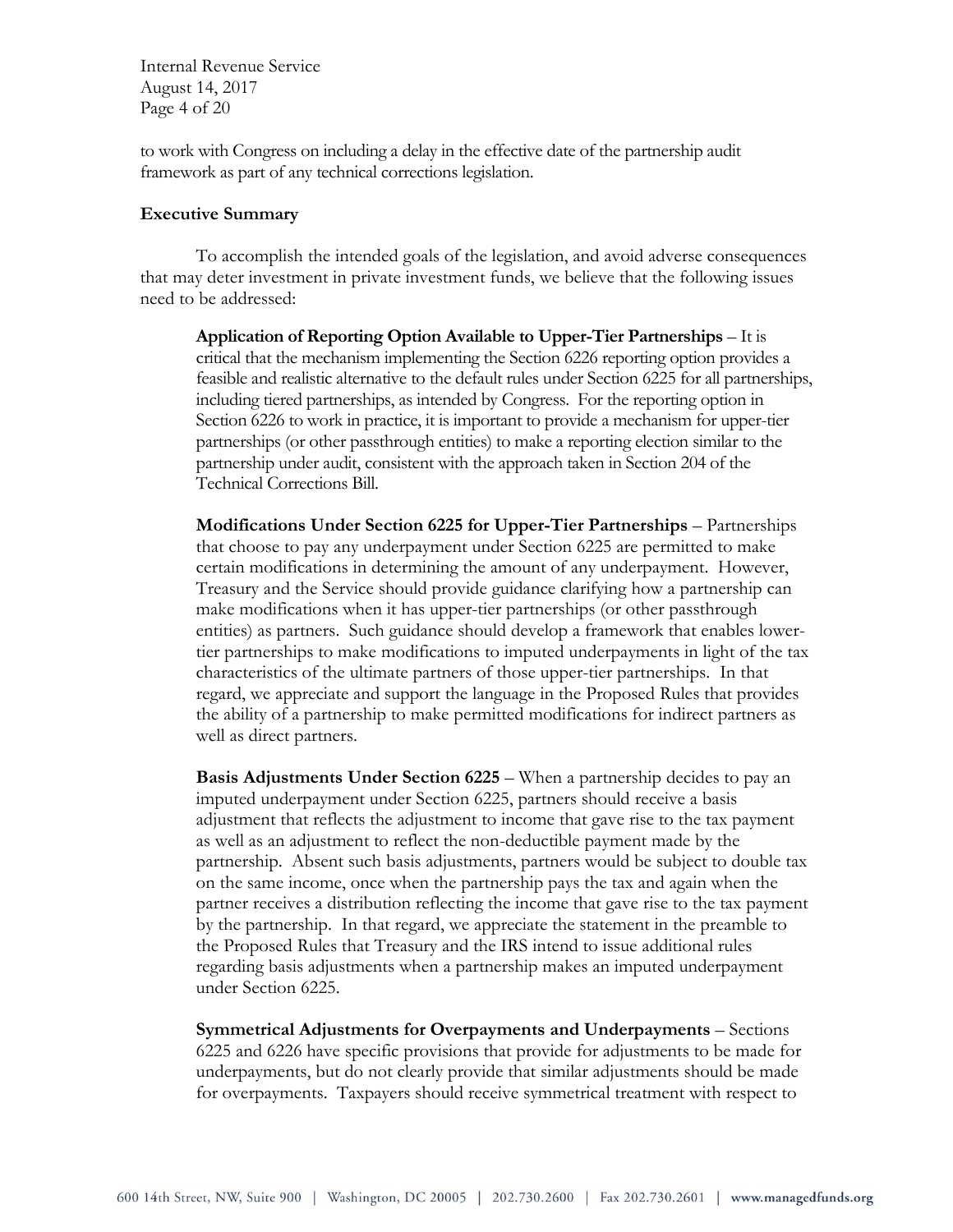Internal Revenue Service August 14, 2017 Page 5 of 20

> adjustments under Sections 6225 and 6226, including adjustments for overpayments or other adjustments that would serve to reduce the taxpayer's tax liability, consistent with the approach taken in Section 206(e) of the Technical Corrections Bill.

**Accounting Treatment of Partnerships** – The statutory language in Section 6225 is unclear whether the partnership is paying taxes on behalf of its partners, or whether Section 6225 deems the partnership to be the taxpayer itself, which would create a conflict with the language in Section 701 of the Code. We agree with the statement in the Bluebook that the flowthrough nature of partnerships is not changed by Section 6225, and encourage Treasury to provide explicit guidance confirming this interpretation.

**Good Faith Efforts to Report to Partners** – Consistent with other provisions in the Code, and consistent with the Proposed Rules, Treasury and the Service should confirm that a partnership will be deemed to have made a valid election under Section 6226 if it makes good faith efforts to provide adjusted tax statements to all of its partners (along with providing adjusted tax information to the IRS).

**Partnership Representative** – Section 6223 requires a partnership to designate a person with a substantial presence in the United States as the partnership representative to act on behalf of the partnership under the legislation. For many investment funds, the current tax matters partner often is a general partner entity affiliated with the fund's investment manager. That entity, while often formed under U.S. law, typically does not have its own employees. Consistent with the Proposed Rules, Treasury and the IRS should confirm that such an entity may be designated as the partnership representative under Section 6223, provided that Treasury and the IRS have sufficient ability to contact that entity and its control persons, as necessary.

**Small Partnership Election Under Section 6221** – MFA believes that small partnerships that have passthrough partners should not automatically be excluded from making an opt-out election under Section 6221. We believe Treasury and the IRS should issue rules or guidance that would permit a partnership to look through upper-tier partnerships, as appropriate, to permit partnerships required to provide 100 or fewer tax statements to make the opt-out election.

Also, consistent with the general treatment of grantor trusts under the Code, Treasury and the IRS should reconsider the Proposed Rules and adopt rules under Section 6221 to provide that grantor trusts may be disregarded, and that the partnership should look at each grantor for purposes of determining the type of partner under Section  $6221(b)(1)(C)$  and the number of statements the partnership is required to furnish under Section 6221(b)(1)(B).

#### **Reporting Option Should Permit Partnerships to Challenge IRS Audits** –

Section 6226 requires a partnership to make the election to provide adjusted tax statements within 45 days of the Service sending a final audit determination to the partnership. We believe that a partnership should not be required to decide whether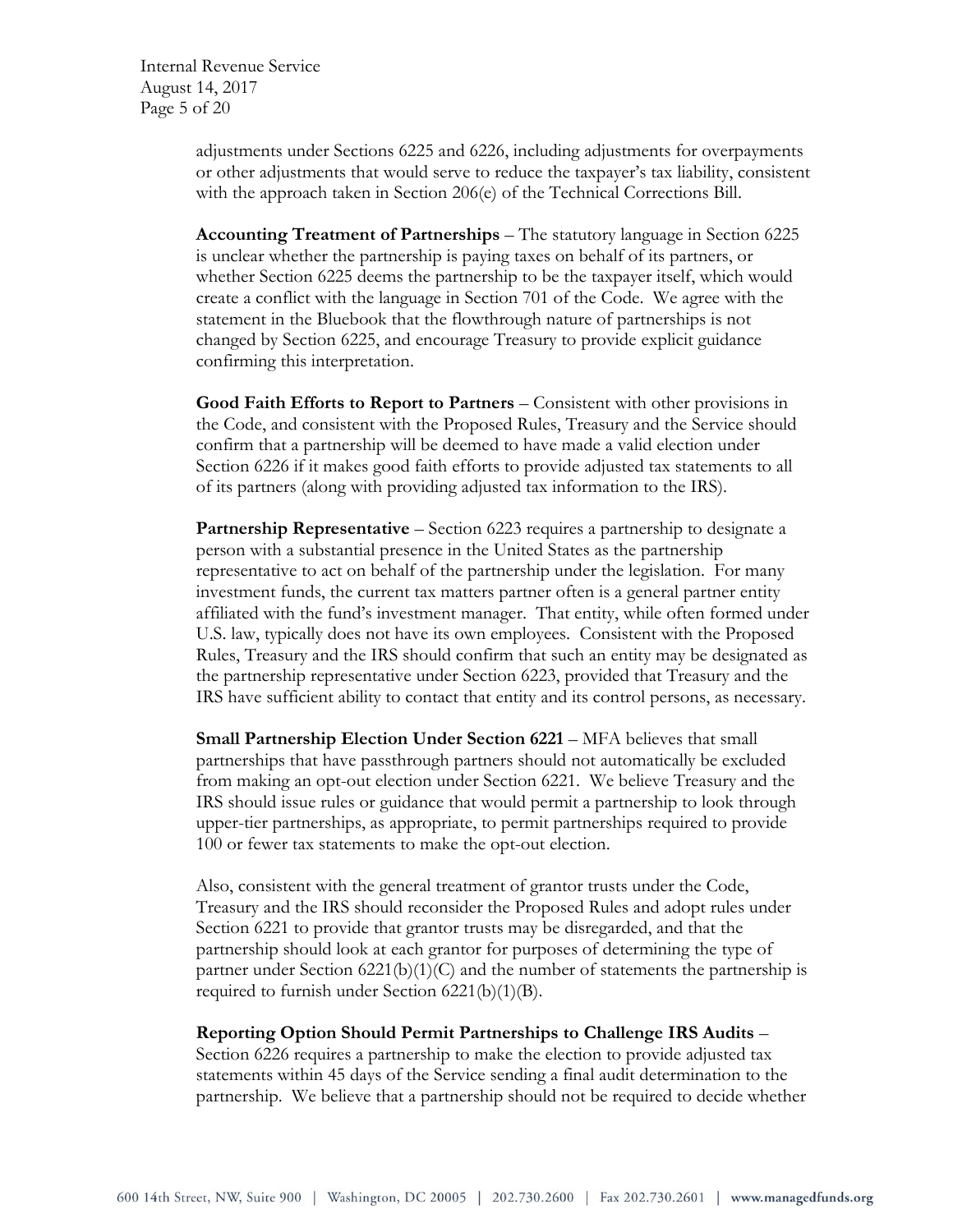Internal Revenue Service August 14, 2017 Page 6 of 20

> to make an election under Section 6226 until final resolution of an audit, including any taxpayer right to challenge the final audit determination through an administrative or judicial proceeding. At a minimum, Treasury and the Service should provide guidance that a partnership will not be required to provide adjusted tax statements until after the partnership has exhausted its rights to challenge a final audit determination through an administrative or judicial proceeding, and that any partnership's decision to revoke its election under Section 6226 upon the completion of an administrative or judicial proceeding will be approved by the Secretary of the Treasury.

> **Permitting Modifications Under Section 6225 for Taxes Actually Paid by Partners** – Section 6225(c) permits partnerships to make modifications to an imputed underpayment for amended returns filed by partners that meet the requirements of the statute. We believe Treasury and the Service should interpret Section 6225(c) to permit modifications to imputed underpayments for any tax return filed by a partner that has already reported that partner's allocable share of the adjustment amount and paid that partner's tax liability with respect to such income.

> **Determination of Penalties at the Partnership Level** – Section 6226(c)(1) provides that penalties shall be determined at the partnership level, which has raised questions whether partners may be assessed penalties under Section 6226, even if no partner had any underpayment. We encourage Treasury and the Service to clarify that the language in Section  $6226(c)(1)$  will be interpreted consistently with prior regulation §301.6221-1(c), including that partnerships will be able to avail themselves of partner-level defenses under §301.6221-1(d), and will not be interpreted to mean that penalties are measured by reference to the imputed underpayment amount at the partnership level.

> **Definition of Items of Income, Gain, Loss, Deduction, or Credit** – The Proposed Rules create a broad definition of items of income, gain, loss, deduction, or credit, including items related to transactions between a partnership and a partner. We encourage Treasury and the IRS to clarify that the final determination of a transaction between a partnership and a partner (when not acting in its capacity as a partner in the partnership) following an audit of the partnership is not binding on the partner who is not a party to the audit.

#### **Overview of Investment Fund Partnerships**

Many private investment funds are structured as partnerships (or other passthrough entities) in order to pool money from investors in a manner that preserves, to the extent practicable, tax neutrality for those investors when compared to investing directly in capital markets. Investors in private investment funds include tax-exempt investors (*e.g*., public and private pension plans and charitable endowments and foundations) and other institutional and sophisticated investors. These institutional investors, along with others, have invested trillions of dollars in private investment funds, seeking the professional risk management, portfolio diversification, and other benefits provided by managers of private investment funds.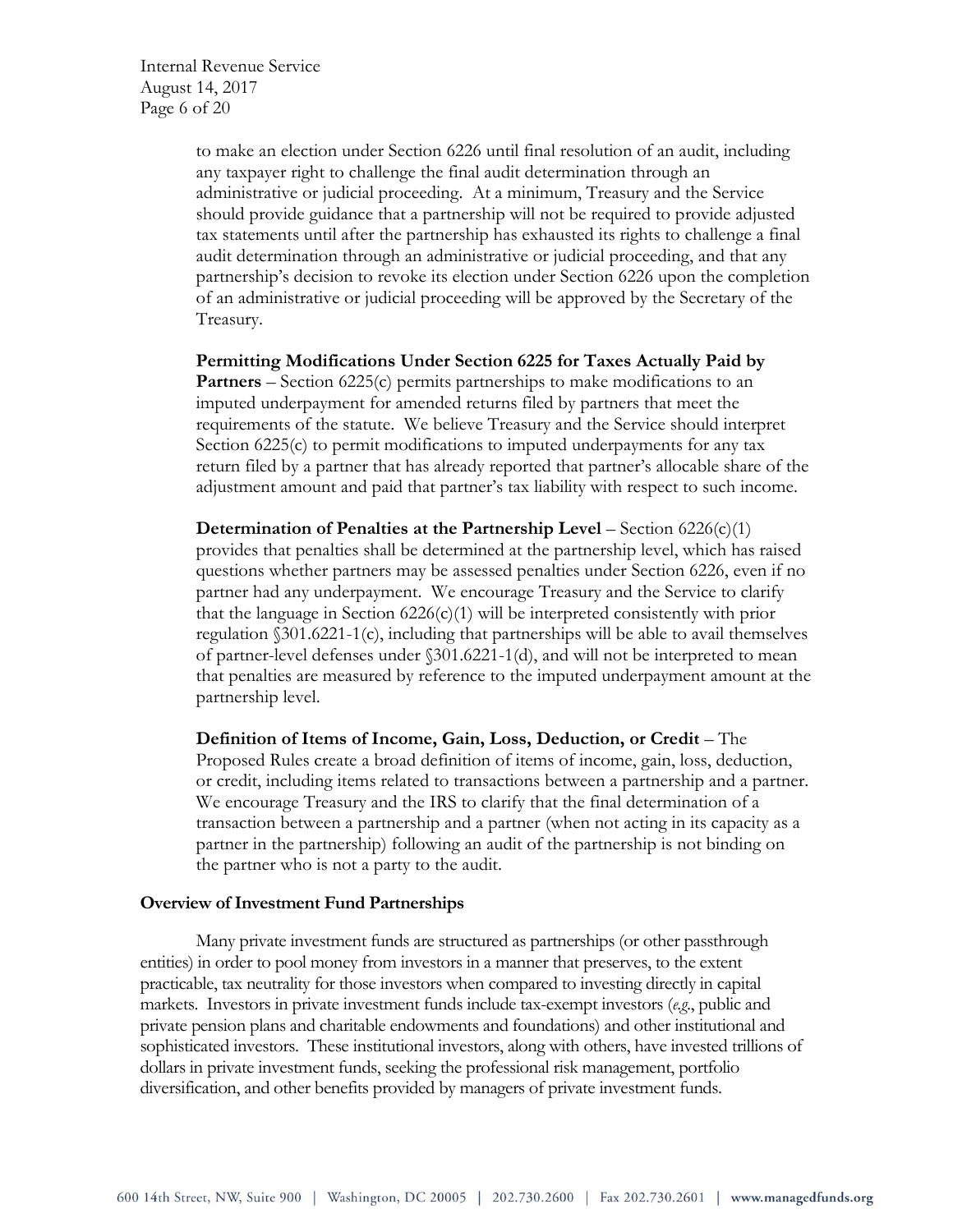Internal Revenue Service August 14, 2017 Page 7 of 20

 $\overline{a}$ 

Private investment funds are one type of asset management structure, along with separate accounts and mutual funds, that sophisticated investors can utilize to obtain professional asset management services. Unlike operating partnerships, which compete for investment with operating corporations that have two levels of tax (at the corporate level and at the investor level) and potential tax liabilities that pre-date an investment into the corporation, investment fund partnerships compete with other asset management structures that impose one level of tax on the investor, and only with respect to that investor's investments.<sup>7</sup>

Further, the investor base for many private investment funds changes regularly, as new investors come into the fund and earlier investors leave the fund. $8$  As a result, a partnership level tax on private investment funds creates disadvantages for investors in those funds compared to investors in other asset management structures because investors would face the potential to indirectly bear tax obligations from a period prior to their investment in the fund. Not only does bearing the risk of paying tax obligations of other investors create a disincentive to invest in fund partnerships, many institutional investors (such as pension funds subject to the Employee Retirement Security Income Act of 1974) owe fiduciary obligations to their underlying beneficiaries that could preclude them from making an investment under those circumstances. As such, with a partnership level tax, these institutional investors face the risk of over-taxation on their investments (if permitted to invest) or the risk of losing the investment benefits that they achieve by investing in private investment fund partnerships.

To avoid creating distortions in how investors allocate money to asset managers and to avoid imposing additional tax liabilities that they do not rightfully owe to the government, imposing double taxation on investors, or shifting tax liabilities from former investors to current investors, we encourage Treasury and the Service to implement rules and guidance to address the issues set out below. To the extent that Treasury or the Service believe that they lack authority under the legislation to address any of these issues, we encourage them to identify those issues so that Congress can determine how best to address those concerns about regulatory authority.

#### **1. Application of Reporting Option Available to Upper-Tier Partnerships**

The reporting option provided by Section 6226 requires a partnership to report adjusted tax statements to its partners and the Service within a specified time period, to be determined in regulations or regulatory guidance. The language in the statute, including the 45-day period within which a partnership must elect Section 6226, does not address how upper-tier partnerships, or other passthrough entities, would be able to make a similar election to provide adjusted tax information statements to their partners and to the Service, once they have received adjusted tax statements from a lower-tier partnership. Section 204 of the Technical Corrections Bill does, however, clearly provide for the application of Section 6226 to upper-tier passthrough entities.

<sup>7</sup> U.S. mutual funds technically are subject to an entity-level tax. However, mutual funds generally operate in a manner to avoid the entity-level tax, in accordance with the requirements set out in Subchapter M of the Code.

<sup>8</sup> While liquidity terms for investment fund partnerships vary, typically in relation to the liquidity of the fund's portfolio of investments, many funds offer monthly or quarterly redemption rights to investors, typically with some period of advance notice.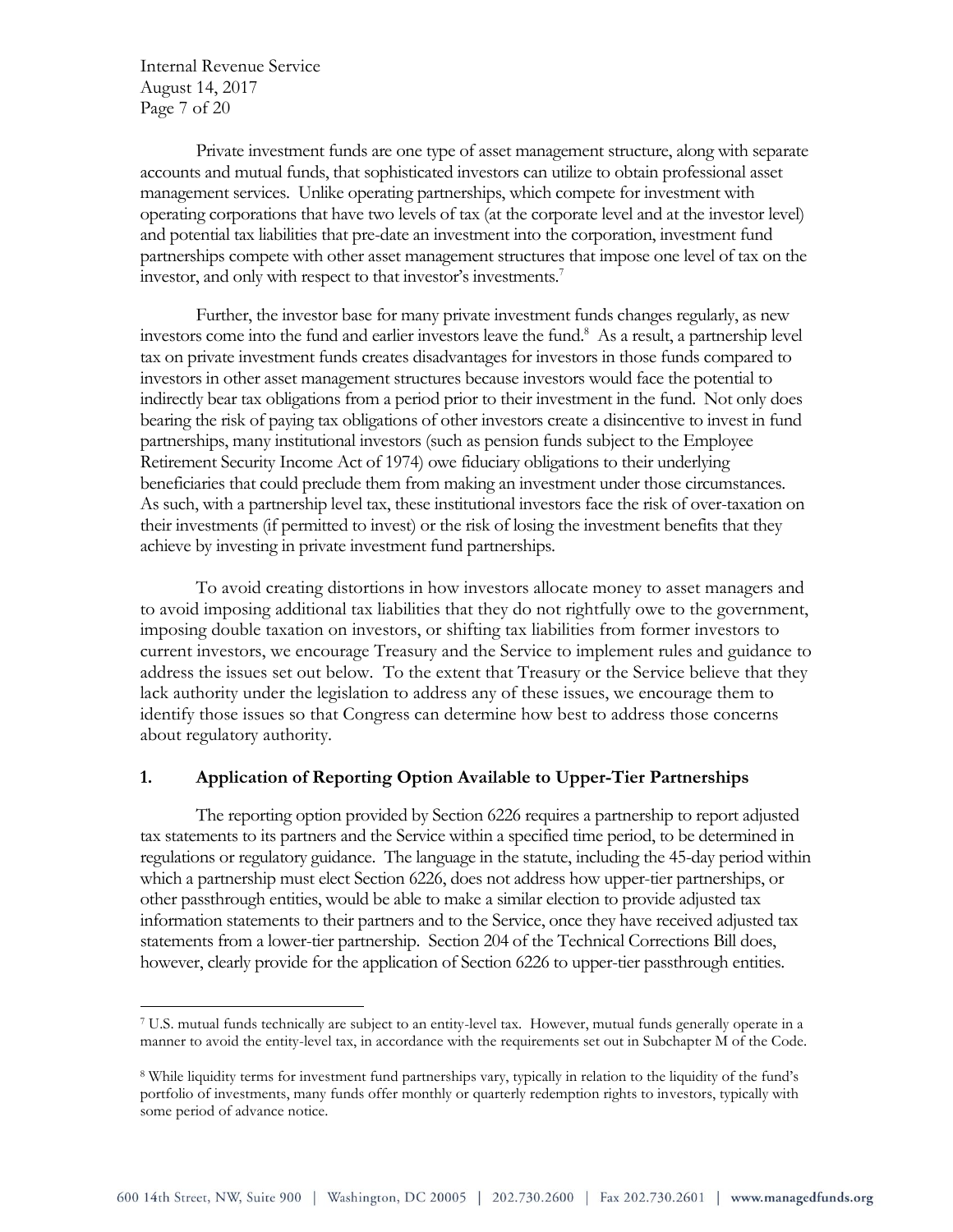Internal Revenue Service August 14, 2017 Page 8 of 20

 $\overline{a}$ 

We are hopeful that the language in the Technical Corrections Bill is ultimately enacted by Congress, but at a minimum, we believe the language provides useful guidance as to the appropriate interpretation of Section 6226. Treasury and the IRS determined to reserve rulemaking on this issue in the Proposed Rules, though they announced their intention to propose additional rules on this issue. The implementation of Section 6226 is a critical component of the partnership audit framework for many partnerships. As such, we strongly encourage Treasury and the IRS to propose rules to provide a framework for upper-tier passthrough entities to use the reporting option set out in Section 6226, consistent with the clear intent of Congress, as indicated in the Technical Corrections Bill.

Many partnerships, including investment funds, have partnerships as investors (such as feeder funds,<sup>9</sup> funds of funds,<sup>10</sup> and family partnerships). For the reporting option to be a meaningful alternative for partnerships, it is important for the reporting option to be available to upper-tier partnerships and other passthrough entities. Allowing such upper-tier entities to elect the Section 6226 reporting option should not significantly increase the Service's enforcement burden as it has the authority to create forms that would enable it to track the adjusted tax information statements through multiple tiers, as well as authority to establish the time periods for information to be reported to partners and the IRS.

If upper-tier partnerships and passthrough entities are not able to make a similar reporting election, then that upper-tier entity must pay tax at the entity level. It is not clear from the statute exactly how such entities would determine the appropriate tax to be paid. If an upper-tier partnership is deemed to owe tax under Section 6225, then the lower-tier partnership's election not to be subject to the default rule has been made ineffective for upper-tier partnerships.<sup>11</sup> If the upper-tier partnership is required to pay tax as if it were an individual under Section 703 of the Code, as suggested by the Bluebook, then the lower-tier partnership's election under Section 6226 would seem to turn an upper-tier partnership into a taxable entity, inconsistent with Section 701 of the Code.

We recognize that Treasury and the IRS want to ensure that the reporting framework under Section 6226 allows the IRS to be able to identify tax returns or other tax filings by upper-tier partners as related to the original partnership audit. We also recognize that Treasury and the IRS want to develop a reporting system that enables them to ultimately determine whether they have collected taxes from the ultimate partners. In determining the appropriate framework under Section 6226, we believe it is important for Treasury and the IRS to focus on how to implement Section 6226 in a manner that provides the appropriate information to the government and not in a manner that would effectively require a guarantee of tax payments by partners for a partnership to make the election.

<sup>9</sup> Feeder funds are investment funds that invest all, or nearly all, of their capital into a single investment fund, typically called a master fund.

<sup>10</sup> Funds of funds are investment funds that invest in multiple underlying investment funds.

<sup>&</sup>lt;sup>11</sup> It also would seem to follow from the statute that, if the upper-tier partnership were deemed to owe tax under Section 6225, then that partnership would have the ability to choose Section 6226 itself.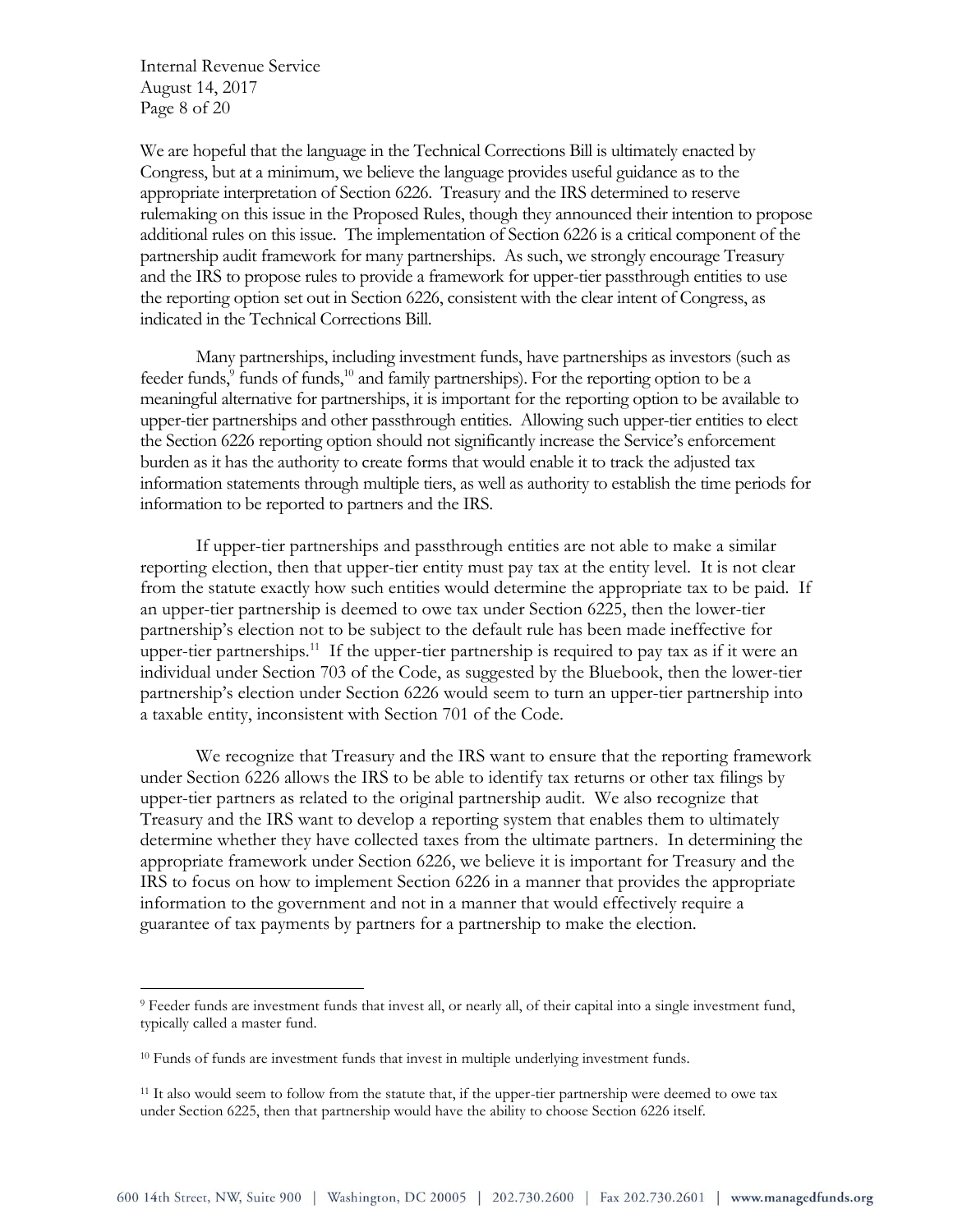Internal Revenue Service August 14, 2017 Page 9 of 20

We believe that Section 6226 provides Treasury and the IRS with authority to create such a framework through the development of new, or modification of existing, tax forms to provide the IRS with sufficient information to link various filings from partnerships and partners. We understand that Treasury and the IRS may be considering creating a numerical code that would identify the relevant partnership audit, which we believe would be a useful part of a reporting framework, particularly for tiered structures. Using this, or other similar approaches, the final rules could require a partnership to include the audit code on the information statement it must provide to the IRS and on the adjusted tax information statements the partnership must provide to its partners. Further, the final rules could require each upper-tier partnership that makes a Section 6226 election to include the audit code in its information statements to the IRS and in the adjusted tax information statement provided to its partners. Finally, we believe that the final rules could require a partnership making a Section 6226 to identify its partners on the information statement provided to the IRS. We believe that collection of this information would provide the IRS with the information it needs to tie the tax payments it ultimately receives back to the original audit, and also would provide the information about all of the partners through a tiered structure to allow the IRS to identify any non-payments or underpayments by ultimate partners (we note that such non-payment or underpayment may be the appropriate tax result based on the individual circumstances of those partners).

We also encourage Treasury and the IRS to modify the definition of "former partners" in §301.6241–3(d) of the Proposed Rules with respect to partnerships that have ceased to exist, when the partnership representative has elected the reporting option under Section 6226. We believe that former partners in this context should include reviewed year partners of the partnership that has ceased to exist, to the extent that such partners can be identified and contacted by the partnership representative.

#### Example:

Many private funds are organized into tiered structures. A master fund, which engages in the trading activity, often is owned by multiple feeder funds (which invest only in the master fund), which accommodate different types of investors (such as U.S. taxable investors, U.S. tax-exempt investors, and non-U.S. investors). Master funds and feeder funds for U.S. taxable investors typically are structured as partnerships. Investors in feeder funds may themselves be partnerships (including family partnerships or funds of funds).

To the extent a master fund is the partnership under audit and elects to report to its partners under Section 6226, unless the feeder fund could make its own election under Section 6226, it would be forced to pay tax, pursuant to the rules under Section 6225 or as if it were an individual under Section 703. Under either scenario, the partnership level tax at the feeder fund level would effectively block the master fund's Section 6226 election, as the tax adjustments would not be passed through to taxpayers. This result is inconsistent with the intent underlying Section 6226, to the extent that it denies investment fund partnerships any practical ability to avail themselves of the Section 6226 election.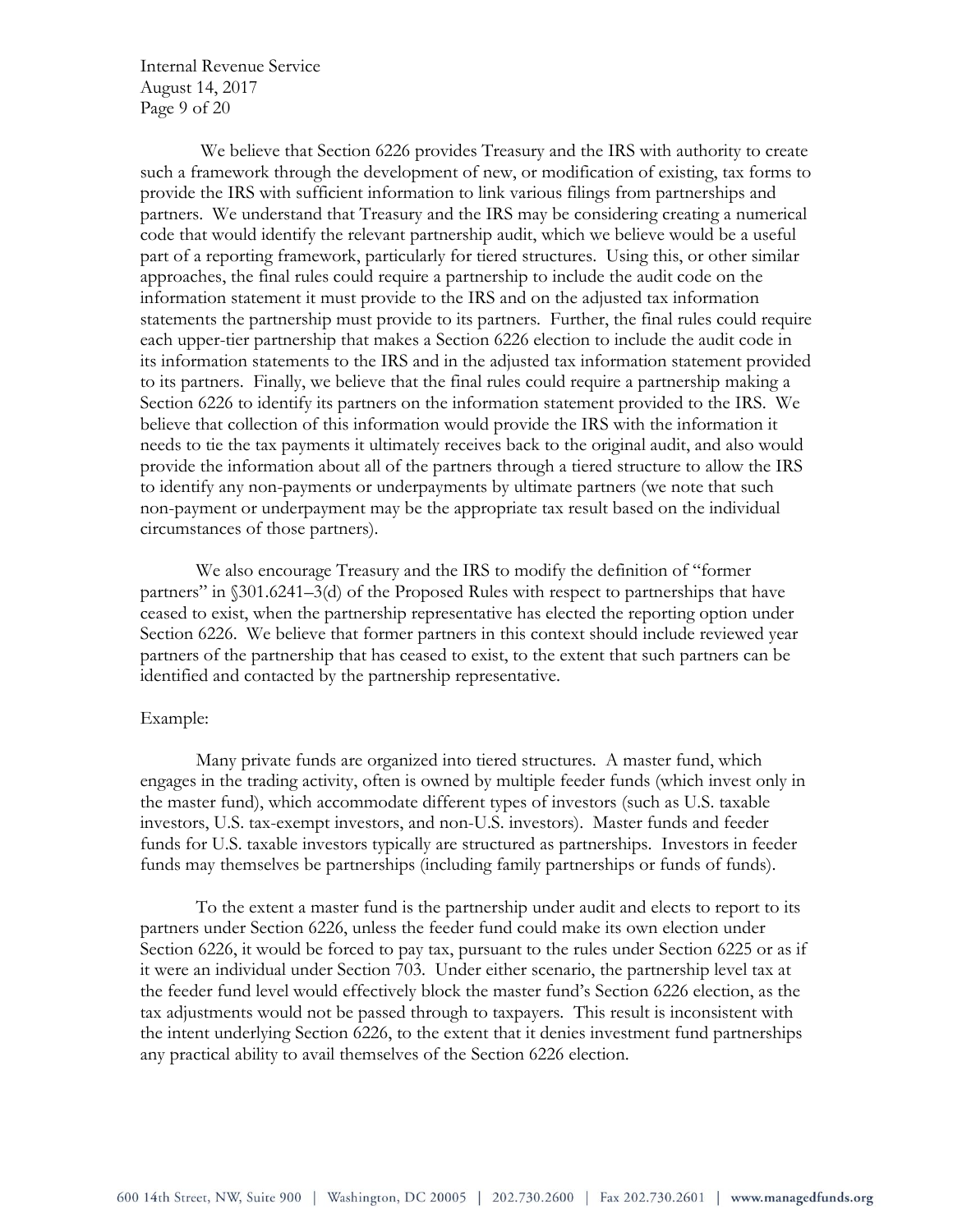Internal Revenue Service August 14, 2017 Page 10 of 20

#### Administrative Adjustment Request Alternative

We have heard suggestions that upper-tier partnerships for which administrative adjustment requests ("AARs") are available, could make AARs to pass through tax information statements to their partners when a lower-tier partnership has made a Section 6226 election, in lieu of guidelines for upper-tier partnerships to make an election under Section 6226. We believe the better approach would be for Treasury and the Service to implement Section 6226 in a way that would avoid the need for upper-tier partnerships or other passthrough entities to rely solely on the AAR process. To the extent that Treasury and the Service believe that the AAR process is an appropriate mechanism available for upper-tier entities to pass through tax information statements, we believe that the following issues would need to be addressed through rules or guidance.

Section 6227(c) establishes a three-year period of limitations on when a partnership may file an AAR. An audit on a lower-tier partnership may not be concluded until after the three-year period set out in the statute has expired (for example, if the lower-tier partnership extended the statute of limitations on the underlying issue giving rise to the audit). As such, for Section 6227 to provide an opportunity for an upper-tier partnership to make an AAR, we believe Treasury and the Service would need to issue guidance that an upper-tier partnership would be permitted to make an AAR within an appropriate period of time following the upper-tier partnership's receiving a final adjusted tax information statement from a lower-tier partnership.

Section 6227(c) also provides that a partnership may not make an AAR after a notice of an administrative proceeding is mailed under Section 6231. An upper-tier partnership that receives an adjusted tax information statement from a lower-tier partnership has not itself had a notice of an administrative proceeding mailed to it. However, there is uncertainty whether Treasury and the Service might interpret the statute to preclude an upper-tier partnership from making an AAR with respect to an adjustment resulting from an audit at a lower-tier partnership. As such, we encourage Treasury and the Service to confirm in guidance that an upper-tier partnership may make an AAR following receipt of an adjusted tax information statement from a lower-tier partnership pursuant to Section 6226.

Some upper-tier partnerships may have chosen to elect out of Subchapter C, pursuant to Section 6221. It is unclear whether and how these partnerships can make an AAR under Section 6227. We encourage Treasury and the Service to provide guidance that an upper-tier partnership that has otherwise elected out of Subchapter C under Section 6221 would be permitted to make an AAR following its receiving an adjusted tax information statement from a lower-tier partnership pursuant to Section 6226, and to provide guidance on how such partnerships may make an AAR. We also encourage Treasury and the Service to confirm in its guidance that a partnership making an AAR under these circumstances will still be deemed to have opted out of Subchapter C for all other purposes.

Finally, we encourage Treasury and the Service to provide guidance regarding these issues with respect to upper-tier passthrough entities other than partnerships, which are not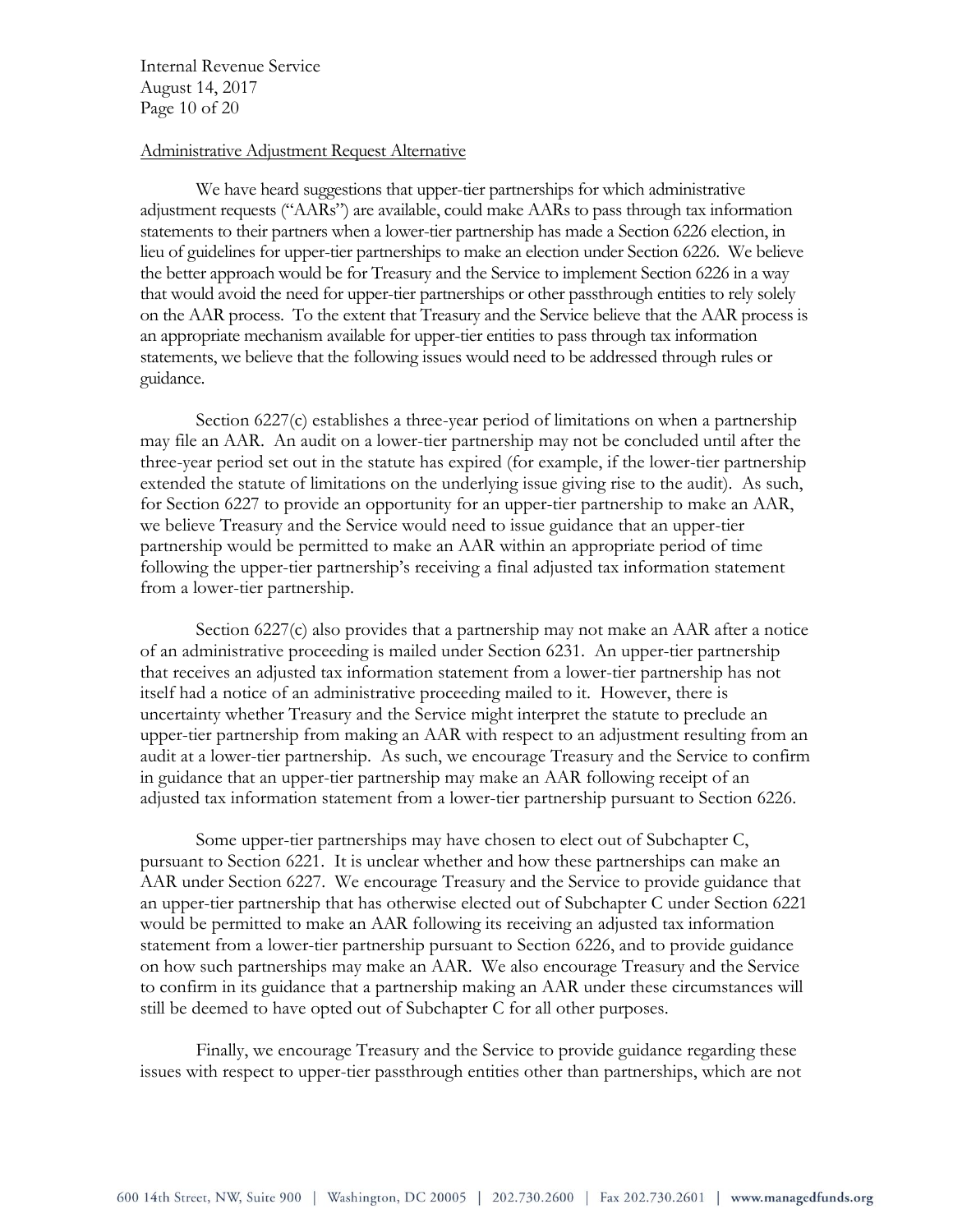Internal Revenue Service August 14, 2017 Page 11 of 20

covered by Subchapter C, that receive adjusted tax information statements from a lower-tier partnership pursuant to Section 6226.

# **2. Modifications to Imputed Underpayments under Section 6225 for Upper-Tier Partnerships**

Partnerships that choose to pay any underpayment under Section 6225 are permitted to make certain modifications to the imputed underpayment. However, Treasury and the Service should provide guidance clarifying how a partnership can make modifications when it has upper-tier partnerships (or other passthrough entities) as partners. We appreciate and support the language in the Proposed Rules that provides the ability of a partnership to make permitted modifications for indirect partners as well as direct partners.

It is important for the regulatory framework to enable lower-tier partnerships to make modifications to imputed underpayments in light of the tax characteristics of the ultimate owners of those upper-tier entities. One of the disincentives for partnerships to use the default rules under Section 6225 is the application of the highest tax rate in effect for the reviewed year under Section  $6225(b)(1)(A)$ . The modifications permitted under Section  $6225$ help mitigate this provision; however, to the extent that a partnership cannot modify its imputed underpayment with respect to indirect partners investing through upper-tier passthrough entities, then the applicable tax rate imposed by Section 6225(b)(1)(A) will continue to provide a disincentive to partnerships. This disincentive is particularly strong for partnerships with U.S. tax-exempt indirect partners, such as pension plans. Permitting partnerships to modify their imputed underpayment for direct and indirect partners is consistent with the policy objective of having the new partnership audit rules "determine the amount of tax due as closely as possible to the tax due if the partnership and partners had correctly reported and paid" and will reduce one of the disincentives for partnerships to pay imputed underpayments under Section 6225. Accordingly, we encourage Treasury and the IRS to adopt rules that permit modifications for indirect partners, consistent with the Proposed Rules.

#### Example:

An investment fund partnership has a fund-of-funds as one of its partners. The fund-of-funds itself is a partnership, and all of its partners are U.S. tax-exempt entities. All of the investment fund's other partners are individuals subject to the highest income tax rate. If the investment fund partnership is not able to make modifications to its imputed income to reflect the tax-exempt investors that are indirect partners in the investment fund, the partnership will effectively impose an excessive tax payment on its partners in the amount that the imputed underpayment otherwise would have been reduced had the tax-exempt investors been direct partners. This excess tax liability provides a strong disincentive for the investment fund partnership to use Section 6225, as the excess tax is the type of liability that tax-exempt investors expect investment fund partnerships to avoid.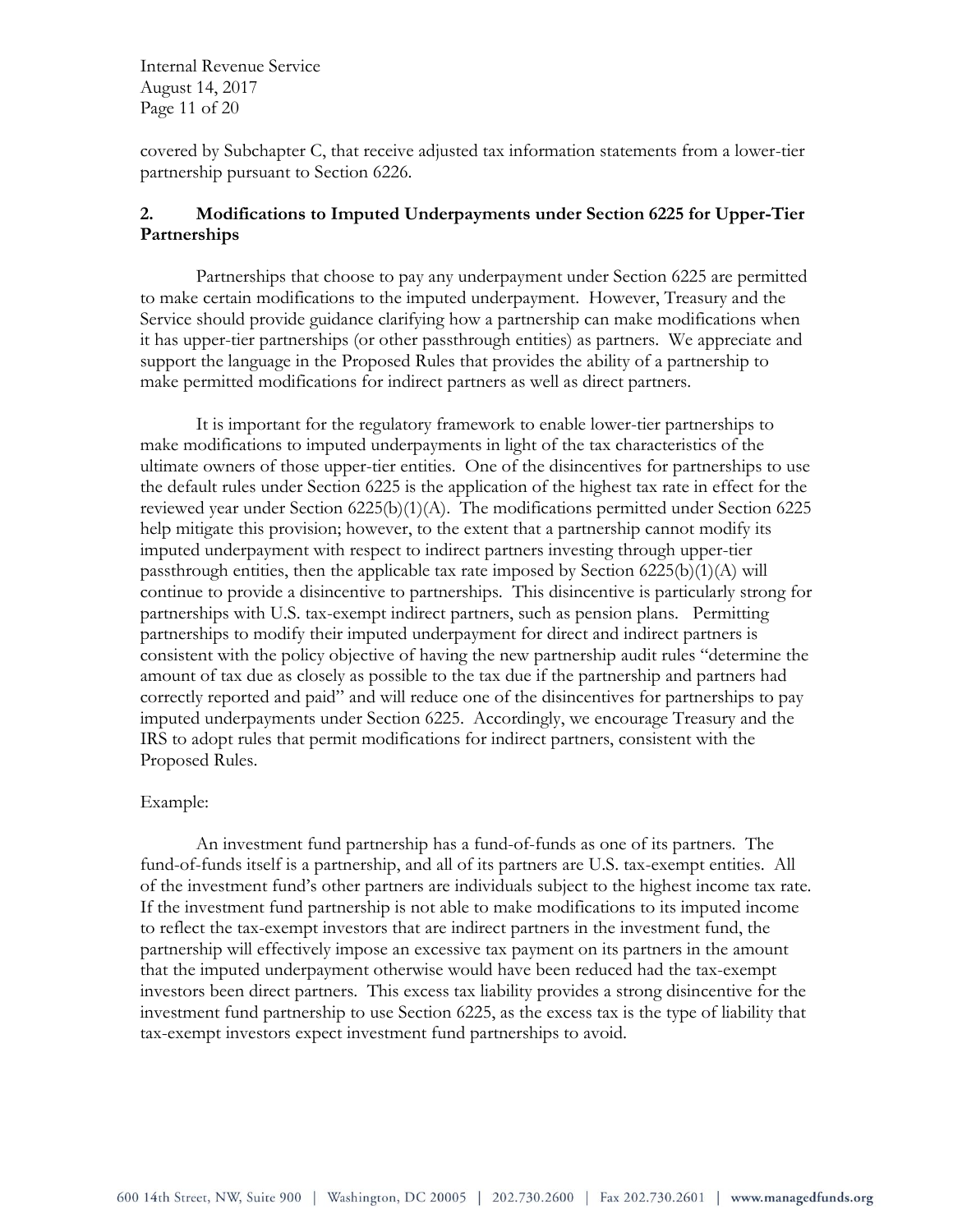Internal Revenue Service August 14, 2017 Page 12 of 20

#### **3. Basis Adjustments under Section 6225**

When partnerships decide to pay an imputed tax underpayment under Section 6225, the adjustment year partners should receive a basis adjustment that reflects the adjustment to income that gave rise to the tax payment as well as an adjustment to reflect the non-deductible payment made by the partnership. Absent such basis adjustments, partners could be subject to being taxed twice on the same income, once when the partnership pays the tax and again when the partner receives a distribution reflecting the income that gave rise to the tax payment by the partnership. The possibility of partners being subjected to double taxation on an investment in a passthrough entity is another strong disincentive for partnerships to use Section 6225. Ensuring that partners receive appropriate basis adjustments under that Section would remove that disincentive.

In that regard, we appreciate the statement in the preamble to the Proposed Rules that Treasury and the IRS intend to issue additional rules regarding basis adjustments when a partnership makes an imputed underpayment under Section 6225. We look forward to reviewing and providing constructive comments on those proposals.

#### Example:

 $\overline{a}$ 

Two individuals, A and B, form a partnership, and each invests \$55,000. The partnership uses those investments to purchase an asset for \$100,000 in Year 1 (leaving \$10,000 in excess cash). The partnership reports no taxable income for Year 1. In Year 2, an audit of the partnership determines that the asset increased in value in Year 1, generating \$10,000 of taxable income for Year 1. Under Section 6225, the partnership pays an imputed tax of \$3,960 in Year 2.<sup>12</sup> The partnership has no gain, income, or loss in Year 2. In Year 3, the partnership sells the asset for \$110,000, and the partnership is liquidated. Each of the partners receives \$58,020 upon liquidation (\$55,000 from the sale of the asset, and \$3,020 in remaining cash - *i.e*., \$5,000 less the \$1,980 in taxes paid by the partnership under Section 6225).

If there is no basis adjustment to reflect the adjustment to income that gave rise to the partnership paying tax under Section 6225, then each partner would have an original basis of \$55,000, less \$1,980 to reflect the nondeductible tax paid by the partnership, for a net basis of \$53,020. Upon liquidation of the partnership, each partner would owe tax on the distributed amount in excess of net basis (*i.e.*, tax on \$5,000 each).

This clearly results in double taxation of the partners on the same economic income. Over the life of the partnership, there is only \$10,000 of taxable income. On that \$10,000 of income, the partnership would have paid \$3,960 in taxes, and each partner would pay an additional amount in taxes upon liquidation,<sup>13</sup> meaning the government would collect more

 $12$  For the sake of clarity and simplicity, the example assumes that the highest marginal income tax rate applies, that no interest or penalties were applied, and that there are no other adjustments under Section 6225.

<sup>&</sup>lt;sup>13</sup> Depending on the nature of the income, the rate and character of the income could vary.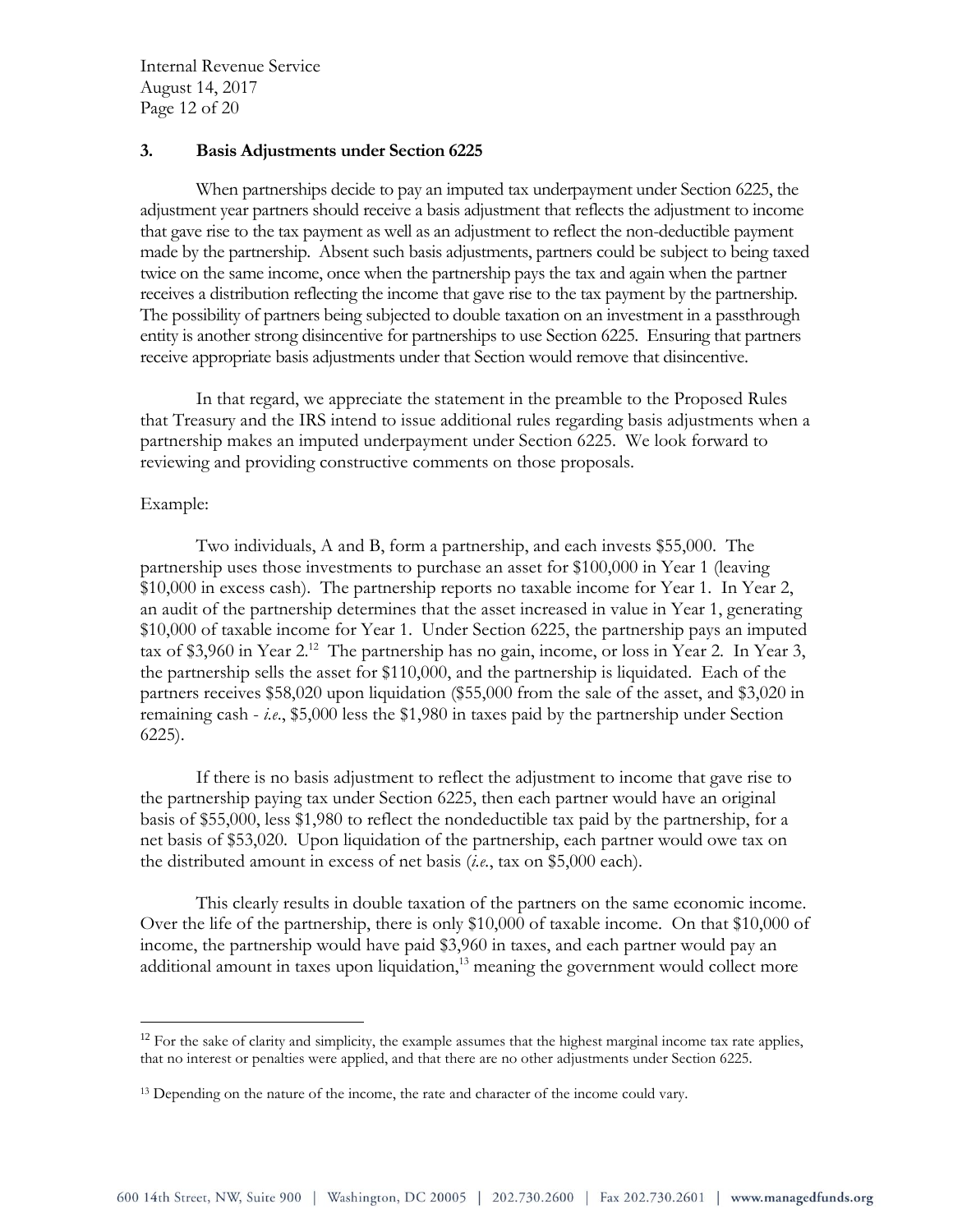Internal Revenue Service August 14, 2017 Page 13 of 20

than \$3,960 in taxes on \$10,000 in income. As such, absent a basis adjustment, the partners would pay a tax rate higher than the top marginal rate on that \$10,000 of income.

#### **4. Symmetrical Adjustments for Overpayments and Underpayments**

Sections 6225 and 6226 have specific provisions for adjustments to be made for underpayments, but do not clearly provide that similar adjustments should be made for overpayments. Taxpayers should receive symmetrical treatment with respect to adjustments under Sections 6225 and 6226, including adjustments for overpayments or other adjustments that would serve to reduce the taxpayer's tax liability. In that regard, we note that Section 206(e) of the Technical Corrections Bill, which permits adjustments for increases and decreases in tax, clearly indicates Congress's intent to provide adjustments for overpayments as well as underpayments.

Providing symmetrical adjustments is consistent with basic principles of tax fairness. Permitting adjustments only for underpayments will result in taxpayers being subject to excess tax payments and will result in taxpayers paying liabilities of other taxpayers. Neither of these outcomes is consistent with the intent of the statute or the policy goals underlying the statute. We encourage Treasury and the Service to provide certainty that adjustments under both Sections include adjustments for overpayments as well as underpayments.

#### Section 6225 Example:

 $\overline{a}$ 

Two individuals, A and B, form a partnership in which each owns a 50% interest in profits and losses. The partnership reports no taxable income for Year 1. In Year 2, the partnership reports taxable income of \$20,000, and each of A and B make a Year 2 tax payment of \$3,960 with respect to his/her share of the partnership's income. Pursuant to an audit of the partnership's Years 1 and 2 conducted in Year 4, it is determined that the partnership should have recognized \$10,000 of taxable income in Year 1, and \$10,000 of taxable income in Year 2 instead of no income in Year 1 and \$20,000 of income in Year 2. The partnership has no gain, income, or loss in Year 3 and Year 4.

Under Section 6225(b), an imputed underpayment for a reviewed year, Year 1, is determined with respect to the \$10,000 increase in income, in the amount of \$3,960. The partnership pays this amount (\$1,980 attributable to each partner), plus interest, at the end of Year 4, the adjustment year.

Under Section 6225(a)(2), the Year 2 decrease of \$10,000 of income is reported as a taxable loss of the partnership in Year 4, the adjustment year. Each of A and B receives a K-1 from the partnership for Year 4 which reports a loss of \$5,000. A individually reports Year 4 income of \$5,000 from other sources. B reports no income from other sources in Year 4.<sup>14</sup>

After taking into account all tax payments with respect to B's interest in the partnership through Year 4, an aggregate tax amount of \$5,940 has been collected with respect to aggregate

<sup>14</sup> Alternatively, B's interest in the partnership is an interest in a passive activity, and B reports no income from passive activities in Year 4.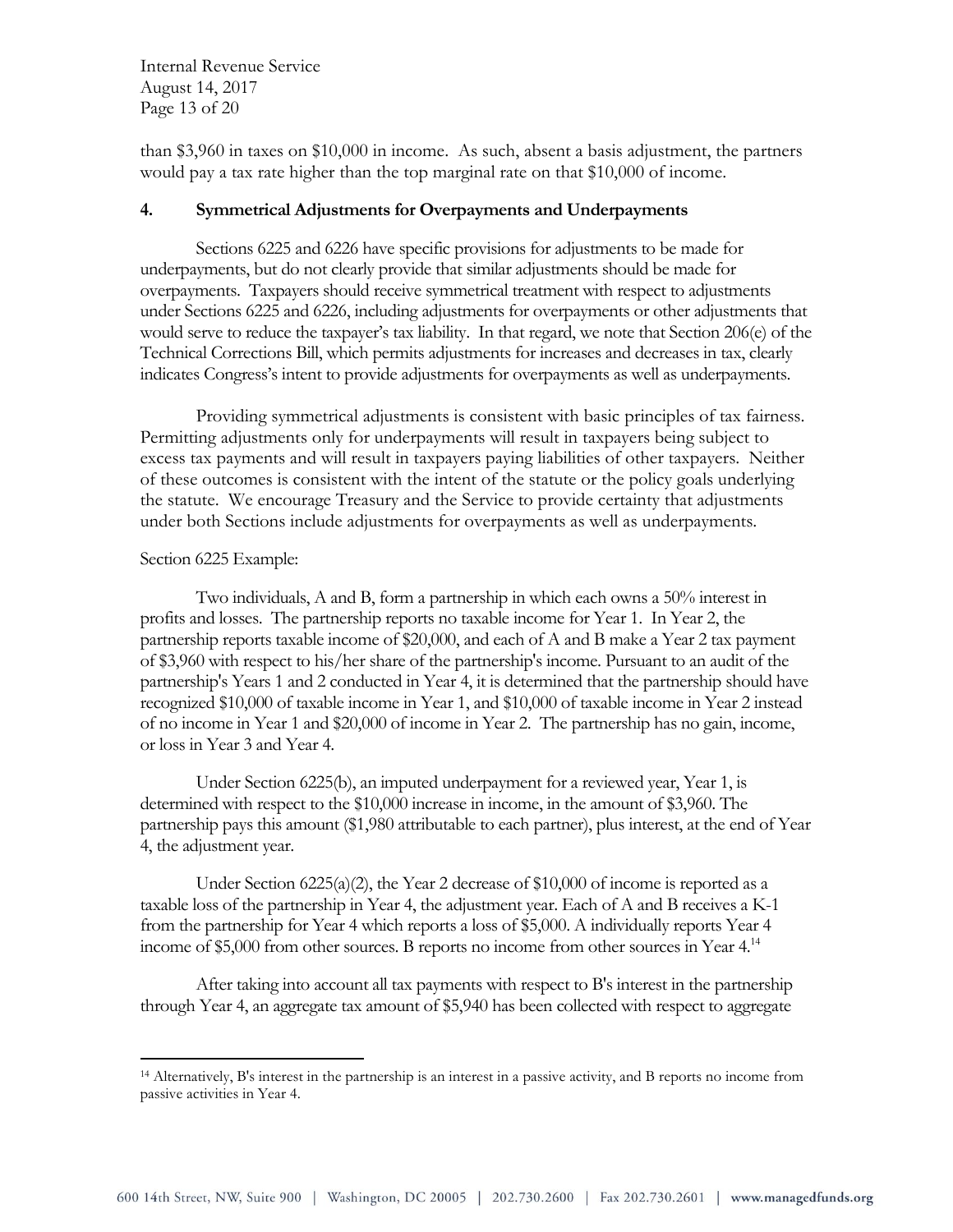Internal Revenue Service August 14, 2017 Page 14 of 20

income of \$10,000. B has not recovered his/her Year 2 overpayment. Rather, B now has a loss which he or she may be able to carry forward for use in a subsequent year.

A can utilize the Section  $6225(a)(2)$  loss to reduce his/her individual tax payment for Year 4 by \$1,980. Although A bears a 3-year interest charge with respect to the partnership's imputed tax underpayment for Year 1, A's Year 4 tax benefit does not reflect any interest adjustment to take into account the 2-year period prior to A's recoupment of his/her Year 2 tax overpayment.

In order to mitigate these unintended consequences, we believe Treasury and the Service should issue guidance to allow adjustments that move income or expense from one year to another to be netted for purposes of computing the imputed underpayment amount. 15

We also encourage Treasury and the IRS to reconsider the proposed grouping and sub-groupings approach in §301.6225-1(d) of the Proposed Rules. We are concerned that under the proposed approach, the inability to net certain overpayments and underpayments (for example, in a situation when the IRS recharacterizes income from one group or subgroup to another) could lead to taxpayers not receiving an appropriate adjustment for taxes previously paid.

We believe example 3 in § 301.6225-1(f) of the Proposed Rules highlights this concern. In that example, the recharacterization of \$125 of long-term capital gain into ordinary income creates an imputed underpayment of \$50. Though the example does not specify what happens with respect to the new \$125 capital loss, presumably the partnership now has a \$125 capital loss to offset capital gains, as permissible. Even with such a capital loss, however, the lack of netting across the proposed groupings creates a tax overpayment by the partnership. Under the example, the partnership previously reported net long-term capital gains of \$50, which presumably would have resulted in a prior tax payment of \$10 (assuming a 20% long-term capital gains rate). Under the example, the partnership and its partners would have paid  $$60$  in taxes on  $$125$  of ordinary income gain,<sup>16</sup> creating a  $48\%$  tax rate on that gain. It is unknown whether the partnership will able to use the \$125 capital loss to offset gains in the future, thereby creating an adverse tax consequence for the partnership if it were to elect to pay the imputed tax under Section 6225. Permitting the partnership to net adjustments across different categories of gain or loss to reflect taxes that were previously paid would avoid this adverse consequence.

#### Section 6226 Example:

 $\overline{a}$ 

Two individuals, A and B, form a partnership in which each owns a 50% interest in profits and losses. The partnership reports no taxable income for Years 1 and 2. In Year 3, the partnership reports taxable income of \$30,000, and each of A and B makes a Year 3 tax payment of \$5,940 with respect to his/her share of the partnership's income. Pursuant to an audit of the

<sup>15</sup> If the underpayment year precedes the overpayment year, the IRS could, of course, charge interest for the intervening time period.

<sup>&</sup>lt;sup>16</sup> We note that the example also does not provide an adjustment for the possibility that the partnership could have used a portion of its capital loss to offset \$3,000 of ordinary income gain.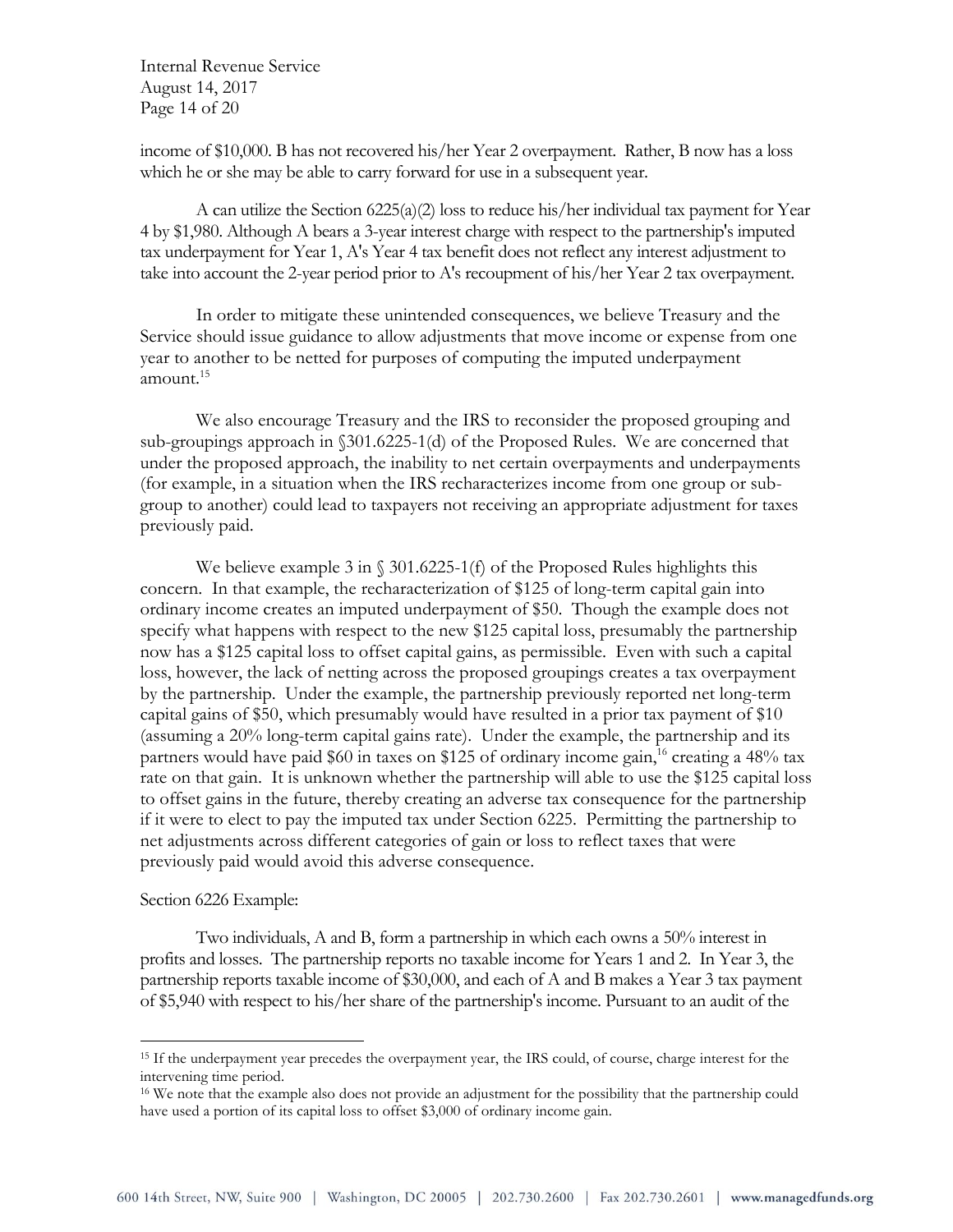Internal Revenue Service August 14, 2017 Page 15 of 20

partnership's Year 1, the partnership's Year 1 statute of limitations was extended. At the conclusion of the audit in Year 7, it is determined that the partnership should have reported the \$30,000 of income ratably over three years, Years 1 through 3, rather than entirely in Year 3. Based on that determination, a final adjustment is made to the partnership's Year 1, reflecting an increase in income of \$10,000.

Under Section 6225(b), an imputed underpayment for a reviewed year, Year 1, is determined with respect to the \$10,000 increase in income, in the amount of \$3,960. The partnership makes an election under Section 6226, and in Year 7 furnishes each of A and B a statement showing that each has Year 1 income from the partnership of \$5,000. Each of A and B compute an adjustment to their Year 7 tax liability, by paying the individual tax otherwise due for Year 7, increased by the sum of (i) \$1,980 attributable to the Year 1 adjustment, plus 6 years of enhanced interest, and (ii) pursuant to Section  $6226(b)(2)(B)$ , \$1,980 attributable to an adjustment to Year 2 partnership income, plus 5 years of enhanced interest.

As a consequence of the adjustments made by A and B with respect to Years 1 and 2, they have paid tax for those years, plus enhanced interest, on \$20,000 of partnership income for which they had already paid tax with their tax returns filed for Year 3. The partnership may file an Administrative Adjustment Request with respect to Year 3 (so long as the statute of limitations for Year 3 remains open), reducing the partnership's income for that year from \$30,000 as originally reported to \$10,000. It appears that under Section 6227(b)(2), A and B receive revised Year 3 tax information from the partnership, and use that information to file amended returns for Year 3 to each obtain a refund payment of \$3,960 (along with regular interest) for the Year 3 tax overpayment.

Although only Year 1 was audited, as a condition for utilizing Section 6226, the partners are obligated to take into account, and make Year 7 tax payments for, the related Year 2 tax liability as well. However, they do not take into account the Year 3 adjustment, which is a reduction to the partnership's income. Therefore, they are obligated to make Year 7 tax payments of \$3,960 plus enhanced interest, and (if the statute of limitations allows) separately file for a Year 3 refund of \$3,960 plus regular interest.

These anomalous results could be corrected if the partnership were allowed to make the Section 6226 election for both the underpayment and overpayment years. The Section 6226 election for all three years would result in the correct tax being paid by the partners who economically earned the income. Further, to the extent that a partner's aggregate tax for prior years is reduced as a result of its share of the adjustments on the adjusted tax information statements, such partner should be able to use its net overpayment as a credit against its tax for the year in which the adjusted tax information statements are received (the same year in which the taxpayer's liability would be increased if such adjustments resulted in an underpayment). We note that this approach is consistent with Section 206(e) of the Technical Corrections Bill, which, we believe, reflects the original intent with respect to Section 6226 of the Code.

## **5. Accounting Treatment of Partnerships**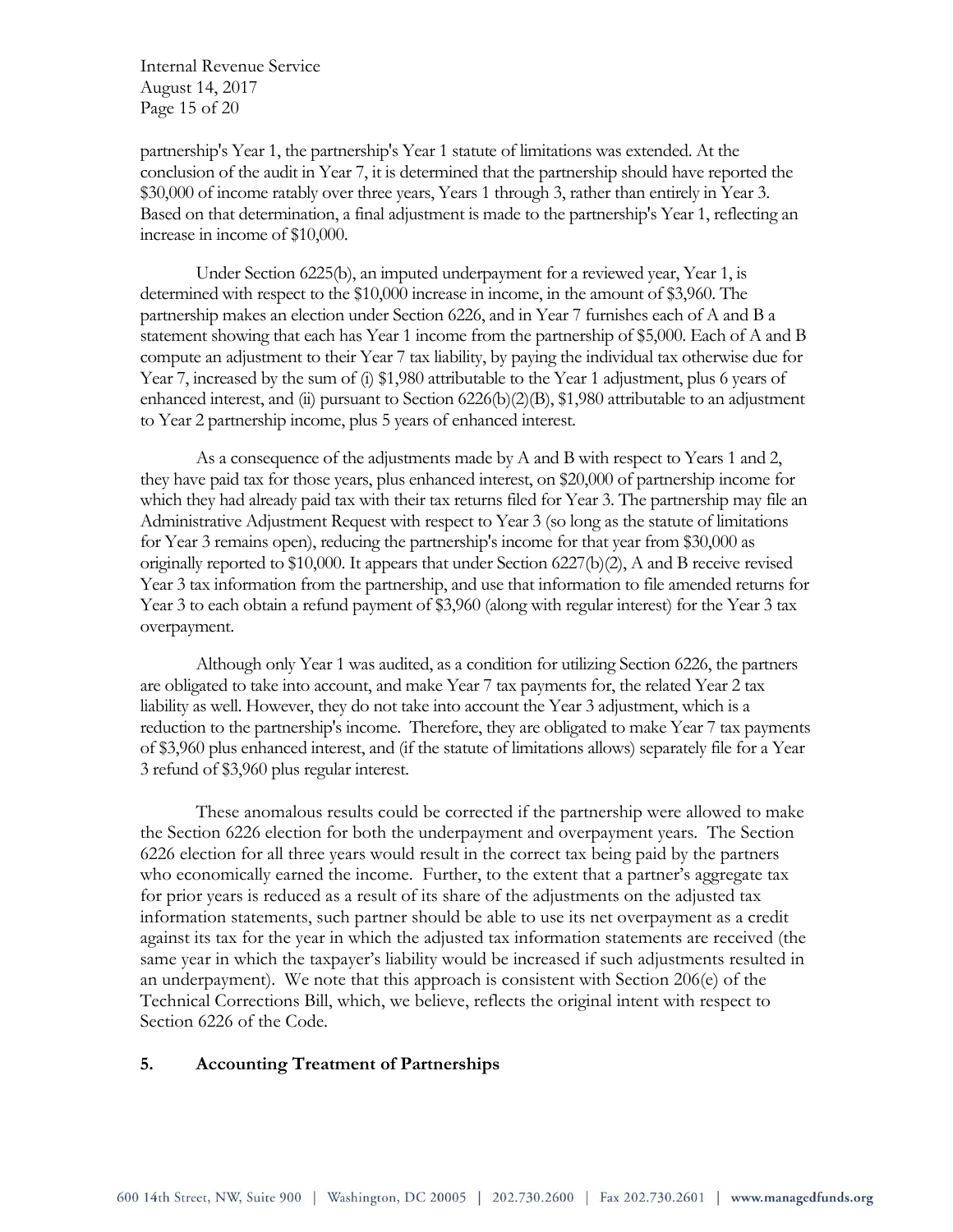Internal Revenue Service August 14, 2017 Page 16 of 20

The statutory language in Section 6225 is unclear as to whether the partnership is paying taxes on behalf of its partners, or whether the partnership is deemed to be the taxpayer itself, which would create a conflict with the language in Section 701. To the extent Section 6225 is deemed to create a partnership level liability, partnerships could be required to place reserves on their books under applicable accounting guidance. This is a significant issue for investment fund partnerships because investors invest in, and redeem from, a fund based on the net asset value of the fund, as reflected on the fund's books. Many investors are understandably reluctant to invest in funds that have such reserves on their books, or funds that may have to record reserves prior to an investor redeeming its investment in order to protect the partnership and other investors from the possibility of future tax liabilities upon audit.

We agree with the statement in the Bluebook that the flowthrough nature of partnerships is not changed by Section 6225, and encourage Treasury and the Service to provide guidance explicitly confirming this interpretation. Guidance clarifying that the fundamental premise of Section 701 of the Code has not changed, together with the other rulemaking requested in this letter, will be helpful to the industry in avoiding unnecessary and disruptive reserves.

## **6. Good Faith Efforts to Report to Partners**

Consistent with other provisions in the Code, we believe Treasury and the Service should confirm that a partnership will be deemed to have made a valid election under Section 6226 if it makes good faith efforts to provide adjusted tax statements to all of its partners (along with providing adjusted tax information to the Service). Partnerships are likely to encounter situations when a partner that is an entity no longer exists or when the partnership does not have current contact information for a former partner. We believe that once a partnership has sent out adjusted tax information to partners and to the Service, it has fulfilled its obligations under the statute. Imposing obligations on the partnership beyond the reporting requirements of Section 6226 would be inconsistent with the language and intent of that Section and would undermine Section 6226 as an alternative to Section 6225. In that regard, we support the approach taken in §301.6226-1 of the Proposed Rules, that a partnership which makes a valid election under Section 6226 is not liable for the imputed underpayment.

#### **7. Partnership Representative**

Section 6223 requires a partnership to designate a person with a substantial presence in the United States as the partnership representative to act on behalf of the partnership under the legislation. For many investment funds, the current tax matters partner, which logically could become the partnership representative, often is likely to be a general partner entity affiliated with the fund's investment manager. That entity, while often formed under U.S. law, typically does not have its own employees. We support the approach taken in §301.6223-1 of the Proposed Rules, which permits an entity to act as the partnership representative, provided the partnership identifies an individual with a substantial U.S. presence to act on the entity's behalf. We encourage Treasury and the IRS to confirm that a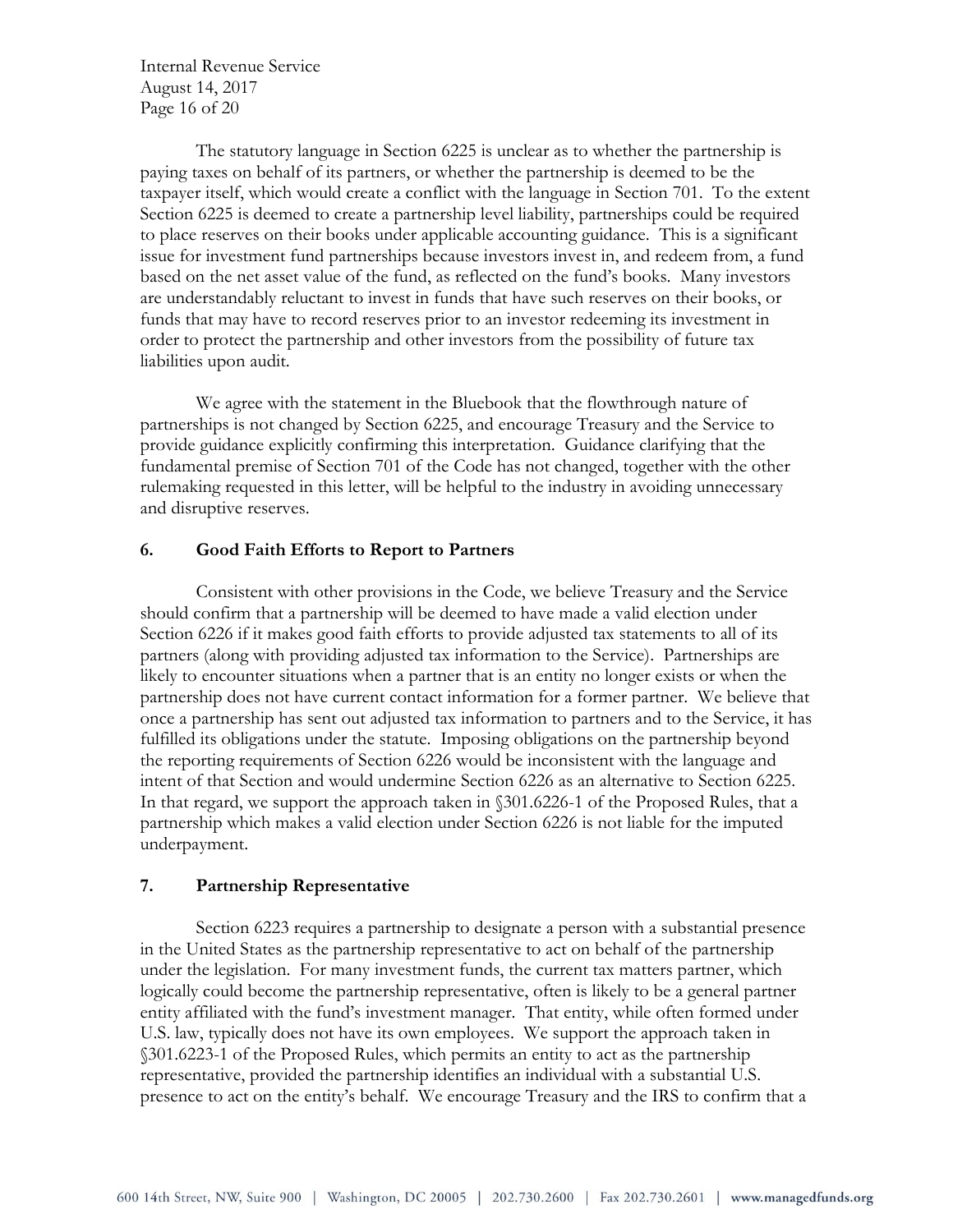Internal Revenue Service August 14, 2017 Page 17 of 20

person designated by an entity that is the partnership representative to be the "designated individual" does not have to be an employee of the partnership representative.

We further encourage Treasury and the IRS to permit a partnership to change its partnership representative, or the partnership representative's designated individual, to the extent the partnership is not under audit at the time of the proposed change. We are concerned that the proposed rules are overly rigid and do not provide flexibility for regularly occurring situations when a change in the partnership representative or the designated individual would be appropriate. For example, if the partnership representative or designated individual were to die or were no longer affiliated with the partnership, we believe the rules should provide a flexible approach that would permit the partnership to change its partnership representative or designated individual.

## **8. Small Partnership Election under Section 6221**

MFA believes that small partnerships that have passthrough partners should not automatically be excluded from making an opt-out election under Section 6221. To the extent that tiered partnership structures ultimately have 100 or fewer partners, we believe it is consistent with the statutory intent to permit these partnerships to make an election under Section 6221, similar to the ability of partnerships with partners that are S corporations to make the election. Accordingly, we believe Treasury and the IRS should reconsider the approach set out in the Proposed Rules and issue rules or guidance that would permit a partnership to look through upper-tier partnerships, as appropriate, to permit partnerships with 100 or fewer partners to make the opt-out election.

We further encourage Treasury and the IRS to issue guidance that the partnership, for purposes of determining whether the partnership is required to furnish 100 or fewer tax statements, is not required to count a passthrough partner toward that limit, to the extent the partnership is counting the passthrough partner's ultimate owners. We note that the Bluebook suggests that the passthrough entity should be counted, along with its underlying owners. However, we do not see any policy reason to include both the entity and its owners for purposes of the numerical threshold.

We also note that the Bluebook suggests that Treasury and the Service may consider providing guidance with respect to partners that are grantor trusts. We believe that grantor trusts, which are generally disregarded for income tax purposes, should not be required to be considered similar to partnerships, or other passthrough entities for a partnership to be able to make an election under Section 6221. Consistent with the general treatment of grantor trusts for income tax purposes, <sup>17</sup> Treasury and the IRS should reconsider the approach set out in the Proposed Rules and adopt rules under Section 6221 to provide that grantor trusts may be disregarded, and the partnership should look to each grantor for purposes of determining the type of partner under Section 6221(b)(1)(C) and for purposes of determining the number of statements the partnership is required to furnish under Section  $6221(b)(1)(B)$ .

 $\overline{a}$ 

<sup>17</sup> See Sections 671-673.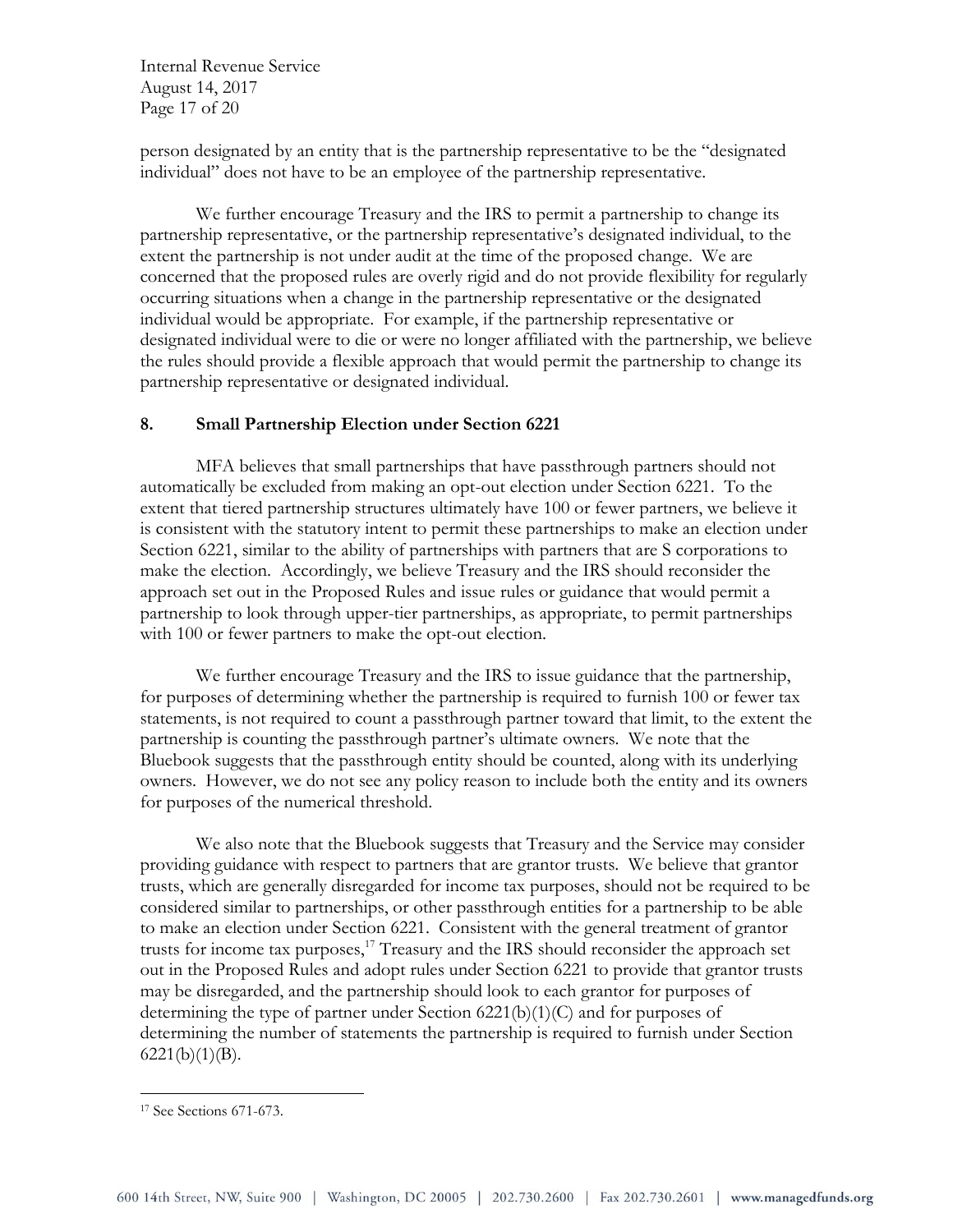Internal Revenue Service August 14, 2017 Page 18 of 20

## **9. Reporting Option Should Permit Partnerships to Challenge IRS Audits**

Section 6226 requires a partnership to make the election to provide adjusted tax statements within 45 days of the Service sending a final audit determination to the partnership. We believe that a partnership should not be required to decide whether to make an election under Section 6226 until final resolution of an audit, including any rights the taxpayer has to challenge the final audit determination through an administrative or judicial proceeding. At a minimum, Treasury and the Service should provide guidance that a partnership will not be required to provide adjusted tax statements until after the partnership has exhausted its rights to challenge a final audit determination through an administrative or judicial proceeding and that any partnership's decision to revoke its election under Section 6226 upon completion of the administrative or judicial proceeding will be approved by the Secretary of the Treasury, or the Secretary's designee.

Further, it is not clear under proposed §301.6225–2 that a partnership has the ability to appeal or litigate an adjustment made by the IRS pursuant to a modification request. We believe that a partnership should not forfeit its rights to appeal or litigate a determination made by the IRS, and that any such limitation would be a significant hindrance to a partnership's determination to make an imputed underpayment under Section 6225 instead of making an election under Section 6226. We encourage Treasury and the IRS to revise §301.6225–2 to confirm that a partnership maintains its rights to appeal or litigate a determination made by the IRS in response to a modification request.

## **10. Permitting Modifications under Section 6225 for Taxes Actually Paid by Partners**

Section 6225(c) permits partnerships to make modifications to an imputed underpayment for amended returns filed by partners that meet the requirements of the statute. We believe Treasury and the Service should interpret Section 6225(c) to permit modifications to imputed underpayments for any tax return filed by a partner that has already reported that partner's allocable share of the adjustment amount and paid that partner's tax liability with respect to such income. To the extent an adjustment amount and the imputed underpayment with respect to that adjustment amount have already been reported and tax paid, modifications should be permitted with respect to the tax amount paid and not be limited only to taxes paid in connection with an amended return.

There are a number of situations in which partners may have already reported the adjusted amount as income on a return and paid the appropriate tax on that income. For example, partners may file tax returns with inconsistent positions that reflect the income being adjusted in the audit, two or more people may be deemed by the IRS to have formed a partnership when they have individually reported the income being ascribed to the deemed partnership, or a foreign partnership may have an unknown, remote U.S. partner who has reported his or her share of the partnership's income and paid tax on that amount. In these situations, the partnership should not be subject to additional tax as there has been no underpayment. Imposing tax in these situations would simply be double taxation on the same income, which is beyond the intent of the statute.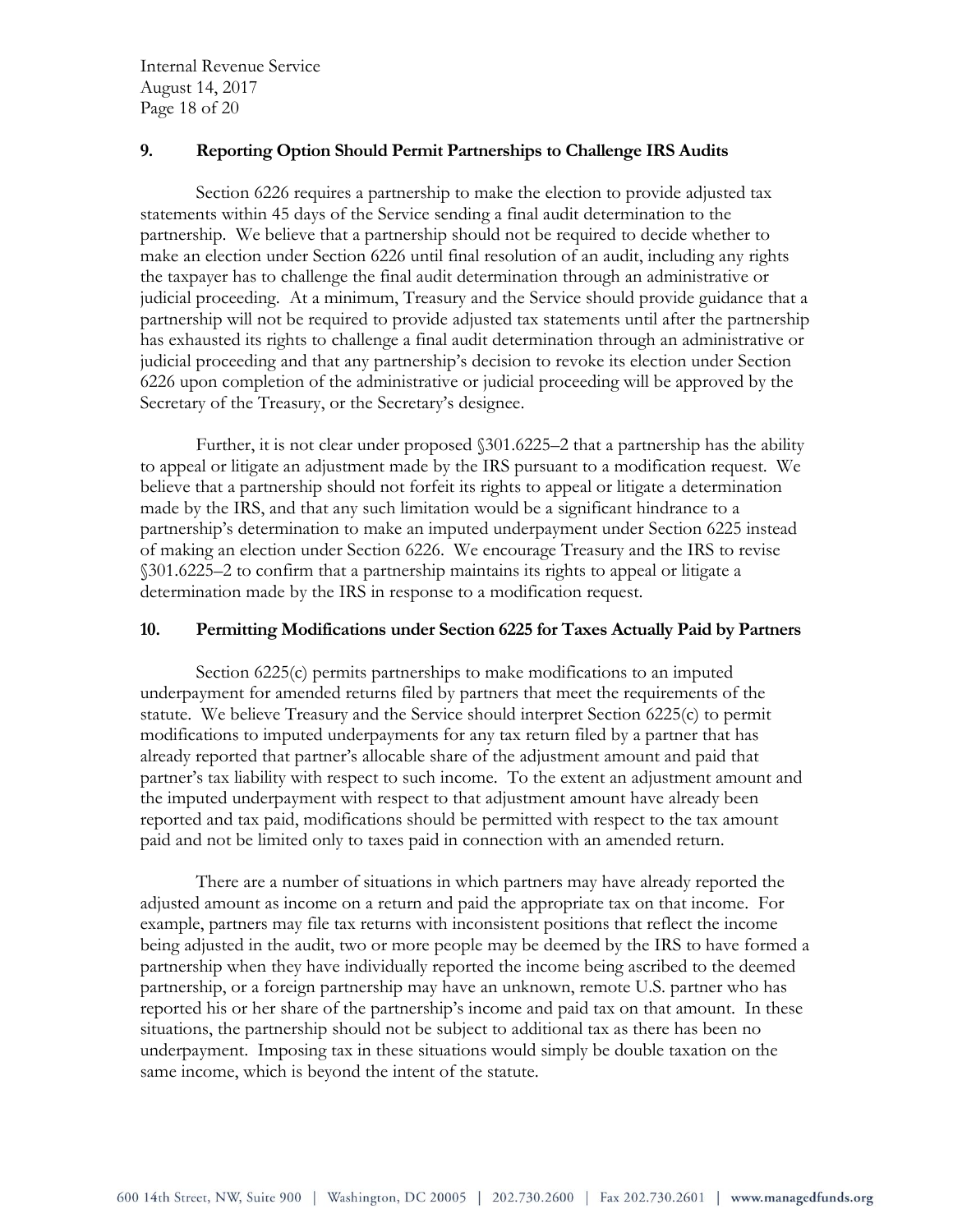Internal Revenue Service August 14, 2017 Page 19 of 20

#### Examples:

A and B are each 50% partners in a partnership. The final audit of the partnership determines that it had additional income of \$5,000 in each of Year 1 and Year 2, creating an imputed underpayment of \$3,960 in the adjustment year. In each of Years 1 and 2, partner A filed a tax return with an inconsistent position that included the \$2,500 of income identified in the final audit and paid \$990 of income in each year. To the extent the partnership is not able to modify its imputed underpayment to reflect the tax returns filed by partner A, the IRS would collect \$5,940 in taxes on \$10,000 of income.

A and B have an agreement to share income on a 50/50 basis, but made a good faith determination that their agreement did not create a partnership. In Year 1 and Year 2, they each received \$5,000 pursuant to their agreement, and each paid \$1,980 in taxes each year (totaling \$7,920 in taxes paid by both individuals on \$20,000 in income for the two years combined). The IRS determines that the agreement did create a partnership, and creates a partnership return because none was ever filed. The IRS determines that the partnership had \$20,000 of combined income for Years 1 and 2 with an imputed underpayment of \$7,920. To the extent the partnership is not able to modify its imputed underpayment to reflect the tax returns filed by A and B, the IRS would collect \$15,840 in taxes on \$20,000 of income.

## **11. Determination of Penalties at the Partnership Level**

Section  $6226(c)(1)$  provides that penalties shall be determined at the partnership level, which has raised questions whether partners may be assessed penalties under Section 6226, even if no partner had any underpayment. We are concerned that the language in example 1 of §301.6226–3(g) of the Proposed Rules, which seems to indicate that the partner pays a penalty based on the amount of the partnership's imputed underpayment, rather than the amount of the partner's increased tax liability, could lead to this result.

To the extent the determination of penalties is interpreted to mean determining the nature of the conduct at the partnership level (*e.g*., negligence, intentional conduct), we believe that would be consistent with prior law and the intent of the statute. To the extent the determination of penalties is interpreted to mean determining the amount of penalty based on the imputed underpayment amount at the partnership level, we believe that would be inconsistent with the intended purpose of Section 6226 and could lead to fundamentally unfair circumstances. For example, if a partnership with all tax-exempt partners has an imputed underpayment of \$1,000,000, and the determination of the penalty is based on that imputed underpayment amount, partners could be faced with paying their share of a penalty even when none of the partners owes any actual underpayment, resulting in penalties being assessed when there is no underpayment of taxes.

As such, we encourage Treasury and the Service to clarify the language in example 1 of  $$301.6226-3(g)$  of the Proposed Rules to provide that the language in Section 6226(c)(1) will be interpreted consistently with prior regulation  $\delta$ 301.6221-1(c), including that partnerships will be able to avail themselves of partner-level defenses under §301.6221-1(d),